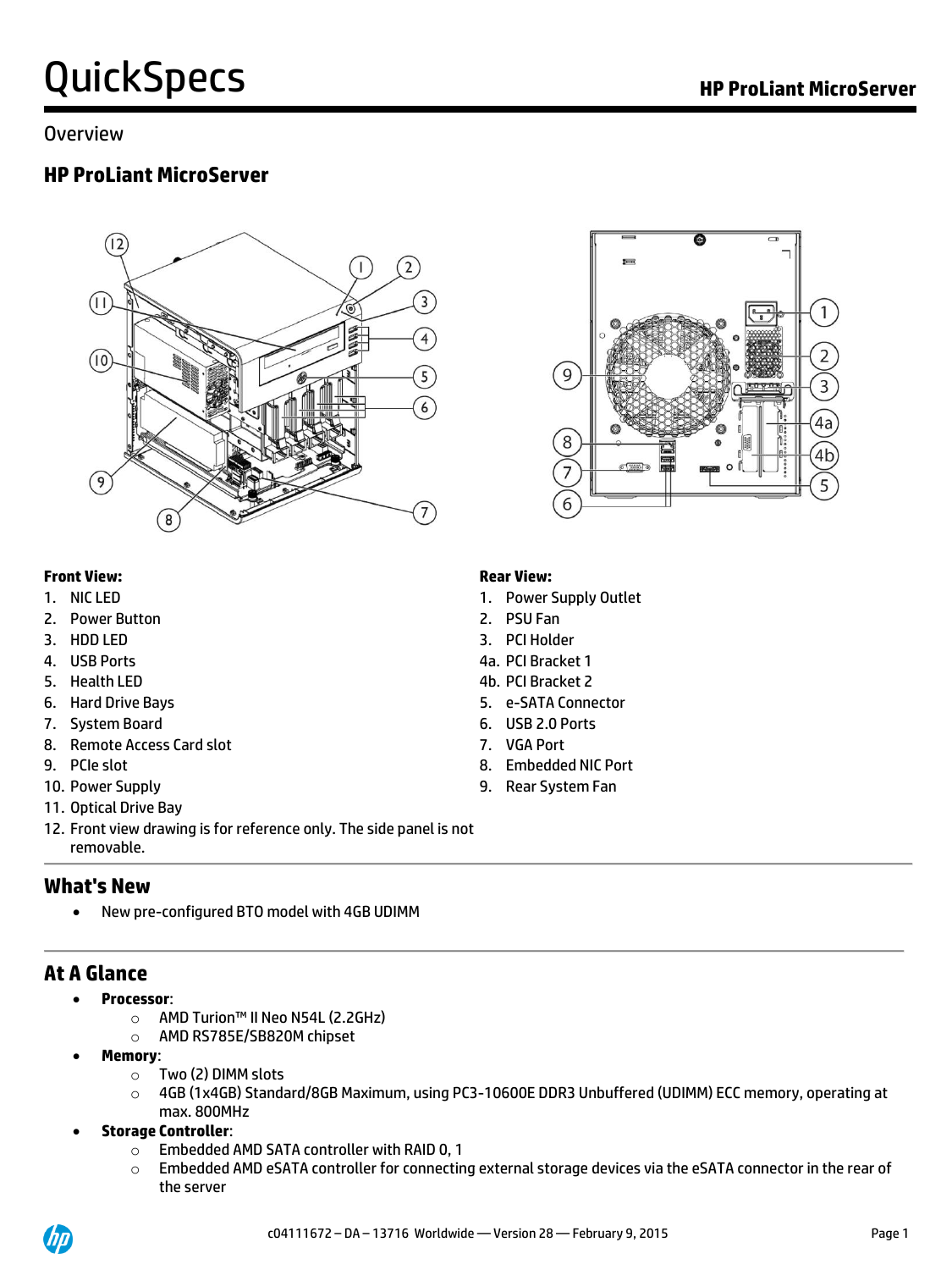#### Overview

- **Internal Drive Support**:
	- o 4 Internal HDD Support
	- $\circ$  Maximum internal SATA storage capacity of up to 8.0TB (4 x 2TB 3.5" SATA drives)
- **Network Controller**:
	- o Embedded NC107i PCI Express Gigabit Ethernet Server Adapter
- **Expansion Slots**:
	- o Slot 1: PCI-Express Gen 2 x16 connector with x16 link
	- o Slot 2: PCI-Express Gen 2 x1 connector with x1 Link
	- o Slot 2-2: PCI-Express x4 slot for optional management card
- **USB 2.0 Ports**:
	- o Seven (7) USB 2.0 ports: 4 front , 2 rear, 1 internal (for tape)
- **Power Supply**:
	- o 150 Watts Non-Hot Plug, Non Redundant Power Supply
	- **Management**:
		- o Optional MicroServer Remote Access Card
- **Operating System**:
	- o Supports Windows and Red Hat Linux
- **Form Factor**:
	- o Ultra Micro tower
- **Warranty**:
	- $\circ$  This product is covered by a global limited warranty and supported by HP Services and a worldwide network of HP Authorized Channel Partners. Hardware diagnostic support and repair is available for one year from date of purchase. Support for software and initial setup is available for 90 days from date of purchase. Enhancements to warranty services are available through HP Care Pack services or customized service agreements. Hard drives have either a one year or three year warranty; refer to the specific hard drive QuickSpecs for details. **NOTE:** Server Warranty includes 1 year Next Day Parts replacement, 0-Years Labor, 0-Years Onsite support. Additional information regarding worldwide limited warranty and technical support is available at: [http://h18004.www1.hp.com/products/servers/platforms/warranty/index.html.](http://h18004.www1.hp.com/products/servers/platforms/warranty/index.html)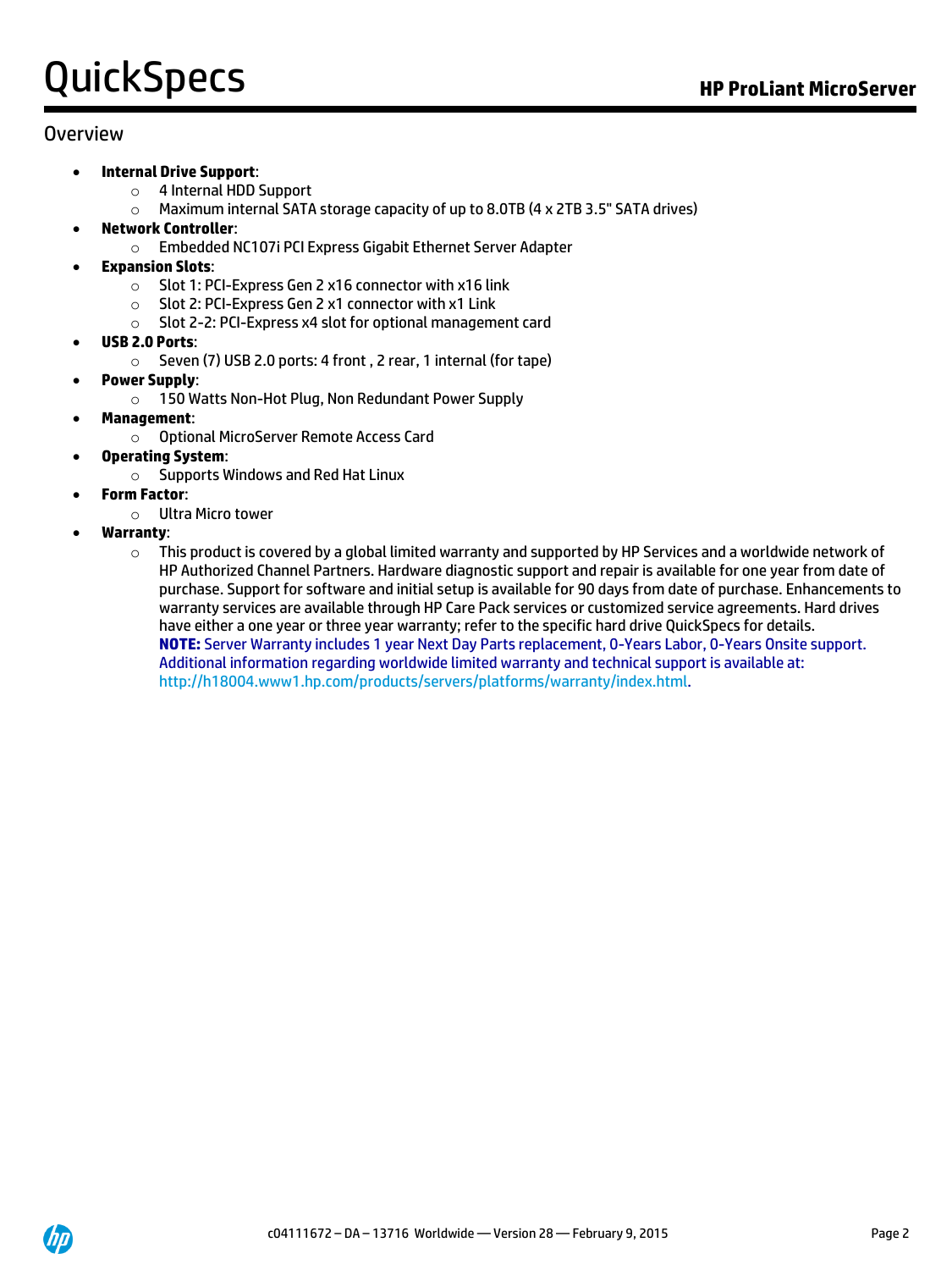## Standard Features

| <b>Processor</b>                              | <b>Dual-Core Processor</b><br>AMD Turion II Processor Model Neo N54L (2.20 GHz, 15W, 2MB)                |                    |                             |                                  |                                                                                          |                                                                                                  |              |
|-----------------------------------------------|----------------------------------------------------------------------------------------------------------|--------------------|-----------------------------|----------------------------------|------------------------------------------------------------------------------------------|--------------------------------------------------------------------------------------------------|--------------|
| <b>Cache Memory</b>                           | 2x 1MB Level 2 cache                                                                                     |                    |                             |                                  |                                                                                          |                                                                                                  |              |
| <b>Chipset</b>                                | AMD RS785E/SB820M                                                                                        |                    |                             |                                  |                                                                                          |                                                                                                  |              |
| <b>Memory Protection</b>                      | ECC                                                                                                      |                    |                             |                                  |                                                                                          |                                                                                                  |              |
| <b>Memory</b>                                 | <b>Type</b><br><b>Standard</b>                                                                           |                    | 1 GB (1x1GB)<br>4GB (1x4GB) |                                  | PC3-10600E unbuffered DDR3 ECC operating at 800MHz                                       |                                                                                                  |              |
|                                               | Maximum                                                                                                  |                    | 8 GB                        |                                  |                                                                                          |                                                                                                  |              |
| <b>Network Controller</b>                     | Embedded NC107i PCI Express Gigabit Ethernet Server Adapter                                              |                    |                             |                                  |                                                                                          |                                                                                                  |              |
| <b>Expansion Slots #</b>                      | <b>Technology</b>                                                                                        | <b>Bus Width**</b> |                             | <b>Connector</b><br><b>Width</b> | Bus Number*                                                                              | <b>Form Factor</b>                                                                               | <b>Notes</b> |
| 1                                             | PCI-e                                                                                                    | x16                |                             | x16                              | 1h                                                                                       | Half height, half<br>length slot                                                                 |              |
| 2                                             | PCI-e                                                                                                    | x1                 |                             | x1                               | 2h                                                                                       | Half height, half<br>length slot                                                                 |              |
|                                               | assignment number.<br>** Indicates the number of physical electrical lanes running to a PCI-e connector. |                    |                             |                                  |                                                                                          | * Default bus assignment (in decimal). Inserting cards with PCI bridges may alter the actual bus |              |
| <b>Storage Controller</b>                     | Integrated SATA controller with embedded RAID (0, 1)                                                     |                    |                             |                                  | <b>NOTE:</b> Embedded RAID setup instructions are located in the MicroServer User Guide. |                                                                                                  |              |
| <b>Internal Storage Devices</b>               | <b>Optical Drive</b><br><b>Hard Drives</b>                                                               |                    |                             | None included                    | Optional: Half-Height SATA DVD-RW drive                                                  |                                                                                                  |              |
| <b>Maximum Internal</b><br>Storage            | Non-Hot Plug SATA                                                                                        |                    |                             | 8TB (4 x 2TB) 3.5" SATA          |                                                                                          |                                                                                                  |              |
| <b>Interfaces</b>                             | Graphics<br>USB 2.0 Ports<br>Network RJ-45 (Ethernet) 1 (10/100/1000 bits/s)<br>eSATA Gen 2              |                    | 1 rear                      | On board VGA                     | 7 total (2 rear, 4 front panel, 1 internal)                                              |                                                                                                  |              |
| <b>Graphics</b>                               | 128MB shared supporting 1920x1200 @ 60Hz                                                                 |                    |                             |                                  |                                                                                          |                                                                                                  |              |
| <b>Form Factor</b>                            | <b>Ultra Micro Tower</b>                                                                                 |                    |                             |                                  |                                                                                          |                                                                                                  |              |
| <b>Industry Standard</b><br><b>Compliance</b> | <b>ACPI V2.0 Compliant</b><br>PCI 2.3 Compliant<br><b>PXE Support</b><br><b>WOL Support</b>              |                    |                             |                                  |                                                                                          |                                                                                                  |              |

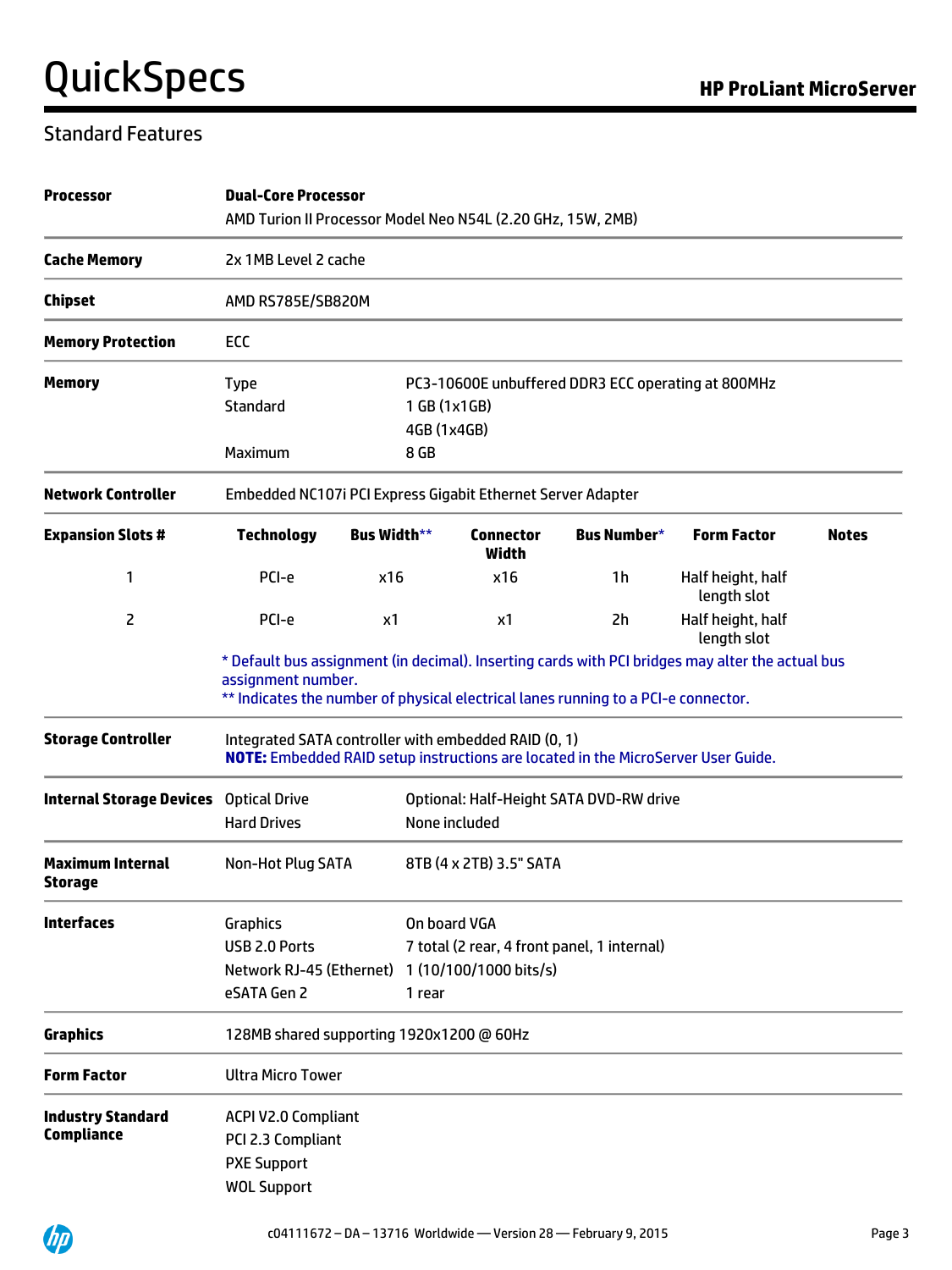### Standard Features

|                           | IPMI 2.0 compliant<br><b>USB 2.0</b><br><b>SATA Gen 2</b>                                                                                                                                                                                                                                                                                                                                                     |
|---------------------------|---------------------------------------------------------------------------------------------------------------------------------------------------------------------------------------------------------------------------------------------------------------------------------------------------------------------------------------------------------------------------------------------------------------|
| <b>Security</b>           | Setup password                                                                                                                                                                                                                                                                                                                                                                                                |
| <b>Server Power Cords</b> | 7 country specific, lowline NEMA power cord.                                                                                                                                                                                                                                                                                                                                                                  |
| <b>Power Supply</b>       | 150 Watts Non-Hot Plug, Non redundant Power Supply                                                                                                                                                                                                                                                                                                                                                            |
| <b>System Fans</b>        | One (1) - Non-redundant system fan shipped standard                                                                                                                                                                                                                                                                                                                                                           |
| <b>Operating Systems</b>  | <b>Microsoft Windows Server</b><br><b>Red Hat Enterprise Linux (RHEL)</b><br>NOTE: For more information on HP's Certified and Supported ProLiant Servers for OS and Virtualization<br>Software and latest listing of software drivers available for your server, please visit our Support Matrix<br>at: http://www.hp.com/go/ossupport and our driver download page:<br>http://www.hp.com/support/MicroServer |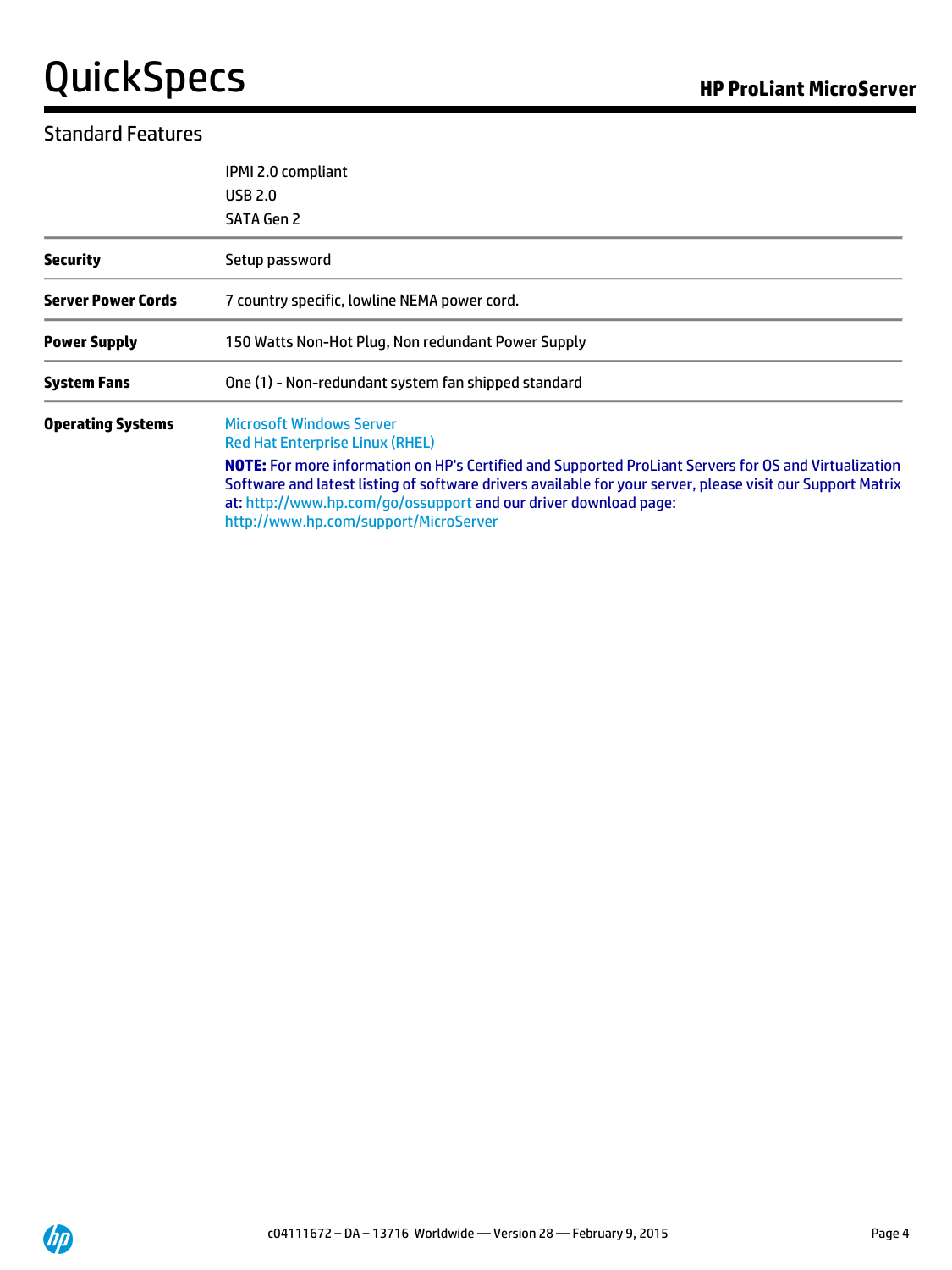### Service and Support

| <b>Service and Support</b>                                          | <b>HP Technology Services for Industry Standard Servers</b><br>HP Technology Services delivers confidence, reduces risk and helps customers realize agility and<br>stability. Connect to HP to help prevent problems and solve issues faster. Our support technology lets<br>you to tap into the knowledge of millions of devices and thousands of experts to stay informed and in<br>control, anywhere, any time.                                                                                                                                                                                                           |
|---------------------------------------------------------------------|------------------------------------------------------------------------------------------------------------------------------------------------------------------------------------------------------------------------------------------------------------------------------------------------------------------------------------------------------------------------------------------------------------------------------------------------------------------------------------------------------------------------------------------------------------------------------------------------------------------------------|
|                                                                     | Protect your business beyond warranty with HP Care Pack Services<br>HP Care Pack Services enable you to order the right service level, length of coverage and response time<br>as you purchase your new server, giving you full entitlement for the term you select.                                                                                                                                                                                                                                                                                                                                                         |
| <b>Optimized Care</b>                                               | Supports maintaining servers at optimum performance availability                                                                                                                                                                                                                                                                                                                                                                                                                                                                                                                                                             |
|                                                                     | <b>Foundation Care 24x7, three-year Care Pack Service</b><br>HP Foundation Care 24x7 connects you to HP 24 hours a day, seven days a week for assistance on<br>resolving issues. Hardware onsite response within four hours if needed; collaborative software<br>included in this Care Pack service provides troubleshooting assistance on industry leading software<br>running on your HP server. Simplify your support experience and make HP your first call for hardware<br>or software questions.<br>http://h20195.www2.hp.com/V2/GetDocument.aspx?docname=4AA4-8876ENW&cc=us&lc=en                                     |
| <b>Standard Care</b>                                                | Service recommendation that maintains high level of server availability                                                                                                                                                                                                                                                                                                                                                                                                                                                                                                                                                      |
|                                                                     | <b>Foundation Care NBD, three-year Care Pack Service</b><br>HP Foundation Care Next Business Day connects you to HP during business hours for assistance on<br>resolving issues - features next business day hardware onsite response if needed and software call<br>back within two hours. Collaborative software support is included and provides troubleshooting<br>assistance on industry leading software running on your server. Simplify your support experience and<br>make HP your first call for hardware or software questions.<br>http://h20195.www2.hp.com/V2/GetDocument.aspx?docname=4AA4-8876ENW&cc=us&lc=en |
| <b>Related Services</b>                                             | <b>HP ProLiant Server Hardware Installation</b><br>Provides for the basic hardware installation of HP branded servers, storage devices and networking<br>options to assist you in bringing your new hardware into operation in a timely and professional<br>manner.http://h20195.www2.hp.com/V2/GetPDF.aspx/5981-9356EN.pdf                                                                                                                                                                                                                                                                                                  |
| <b>Get connected to HP to</b><br>improve your support<br>experience | Prevent problems with innovative, automated monitoring tools and proactive services. Combining<br>Proactive Care Services with our remote support technology such as Insight Online provides you with<br>expert advice and personalized, cloud-based automated IT support, helping to prevent unplanned<br>down time and solve problems quickly. For more information, visit:<br>www.hp.com/go/proactiveinsightexperience                                                                                                                                                                                                    |
| <b>Parts and Materials</b>                                          | HP will provide HP-supported replacement parts and materials necessary to maintain the covered<br>hardware product in operating condition, including parts and materials for available and recommended<br>engineering improvements.                                                                                                                                                                                                                                                                                                                                                                                          |
|                                                                     | Parts and components that have reached their maximum supported lifetime and/or the maximum<br>usage limitations as set forth in the manufacturer's operating manual, product QuickSpecs, or the<br>technical product data sheet will not be provided, repaired, or replaced as part of these services.                                                                                                                                                                                                                                                                                                                       |
|                                                                     | The defective media retention service feature option applies only to Disk or eligible SSD/Flash Drives<br>replaced by HP due to malfunction.                                                                                                                                                                                                                                                                                                                                                                                                                                                                                 |
| <b>Additional Services</b><br><b>Information</b>                    | To learn more on HP ProLiant servers and HP BladeSystem, please contact your HP sales<br>representative or HP Authorized Channel Partner, or visit: www.hp.com/services/proliant or<br>www.hp.com/services/bladesystem                                                                                                                                                                                                                                                                                                                                                                                                       |
|                                                                     | c04111672 - DA - 13716 Worldwide - Version 28 - February 9, 2015<br>Page 5                                                                                                                                                                                                                                                                                                                                                                                                                                                                                                                                                   |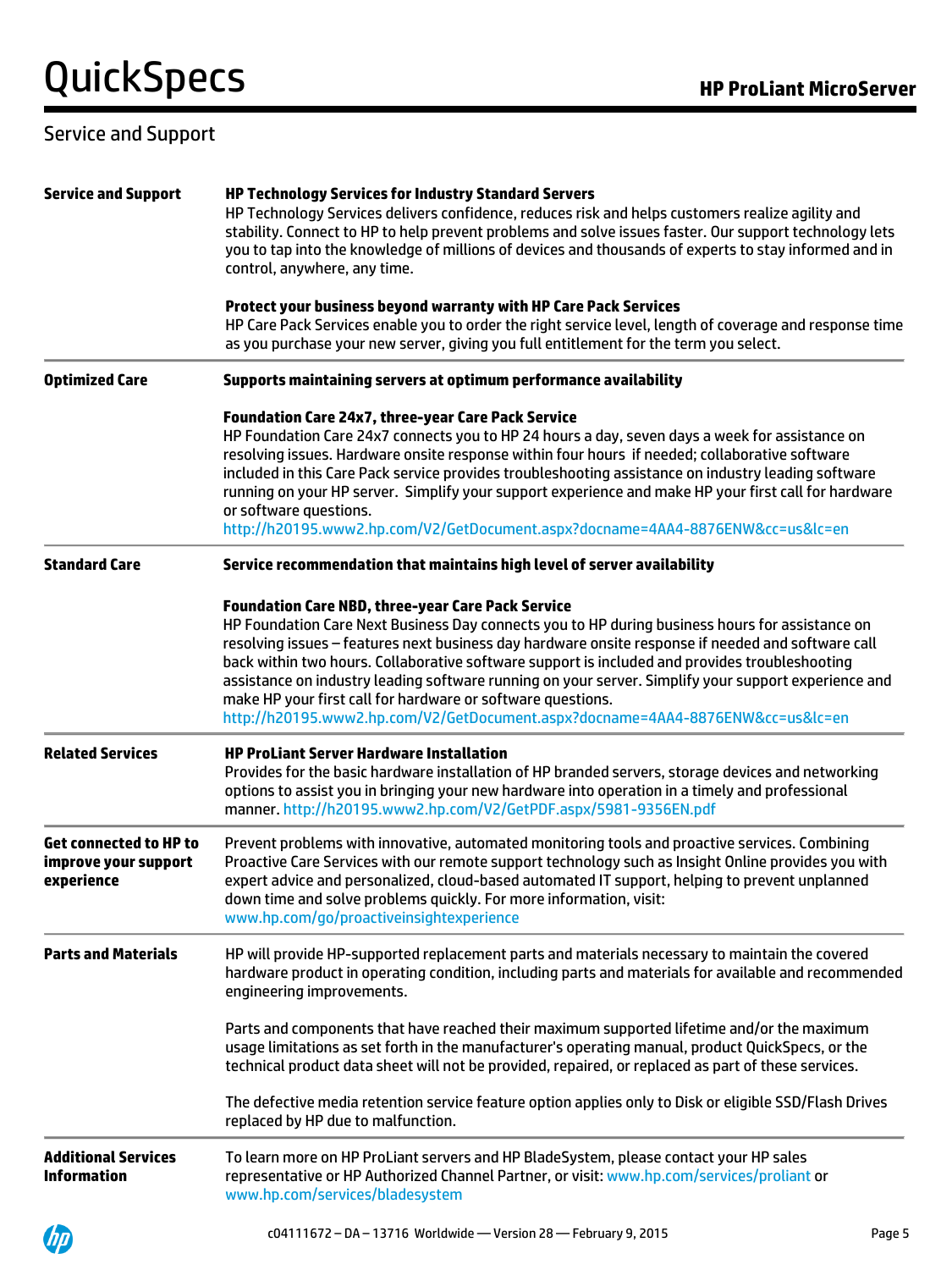#### Models

## **SATA Models**

**NOTE:** Not all models are available in all regions. Check with your local country HP offices for availability.

| <b>HP ProLiant MicroServer</b>                | <b>Processor</b>          | (1) AMD Turion™ II Neo N54L processor (2.2 GHz, 15W, 2MB)                   |
|-----------------------------------------------|---------------------------|-----------------------------------------------------------------------------|
| G7 N54L 1P 4GB-U Non-                         | <b>Cache Memory</b>       | 2x 1MB Level 2                                                              |
| hot Plug SATA 150W PS<br>Server<br>744900-xx1 | <b>Memory</b>             | 4GB (1 x 4GB) PC3-10600E DDR3 UB ECC<br><b>NOTE:</b> Total of 2 DIMM slots. |
|                                               | <b>Network Controller</b> | Embedded NC107i PCI Express Gigabit Ethernet Server Adapter                 |
|                                               | <b>Storage Controller</b> | Embedded SATA Controller with Embedded RAID (0, 1)                          |
|                                               | <b>Hard Drive</b>         | <b>None</b>                                                                 |
|                                               | <b>Internal Storage</b>   | Non-Hot Plug SATA 8.0TB (4 x 2TB) Maximum                                   |
|                                               | <b>Optical Drive</b>      | None ships standard                                                         |
|                                               | <b>Power Supply</b>       | 150W Non-Hot Plug, Non-Redundant Power Supply                               |
|                                               | <b>Operating System</b>   | <b>None</b>                                                                 |
|                                               | <b>Warranty</b>           | $1 - 0 - 0$                                                                 |
|                                               | <b>Form Factor</b>        | <b>Ultra Micro Tower</b>                                                    |
| <b>Country Code Key</b>                       | $xx=00$                   | US.                                                                         |
|                                               | $xx=20$                   | <b>Brazil</b>                                                               |
|                                               | $xx=29$                   | Japan                                                                       |
|                                               | $xx=37$                   | <b>APD</b>                                                                  |
|                                               | XX=AA                     | <b>PRC</b>                                                                  |
|                                               |                           |                                                                             |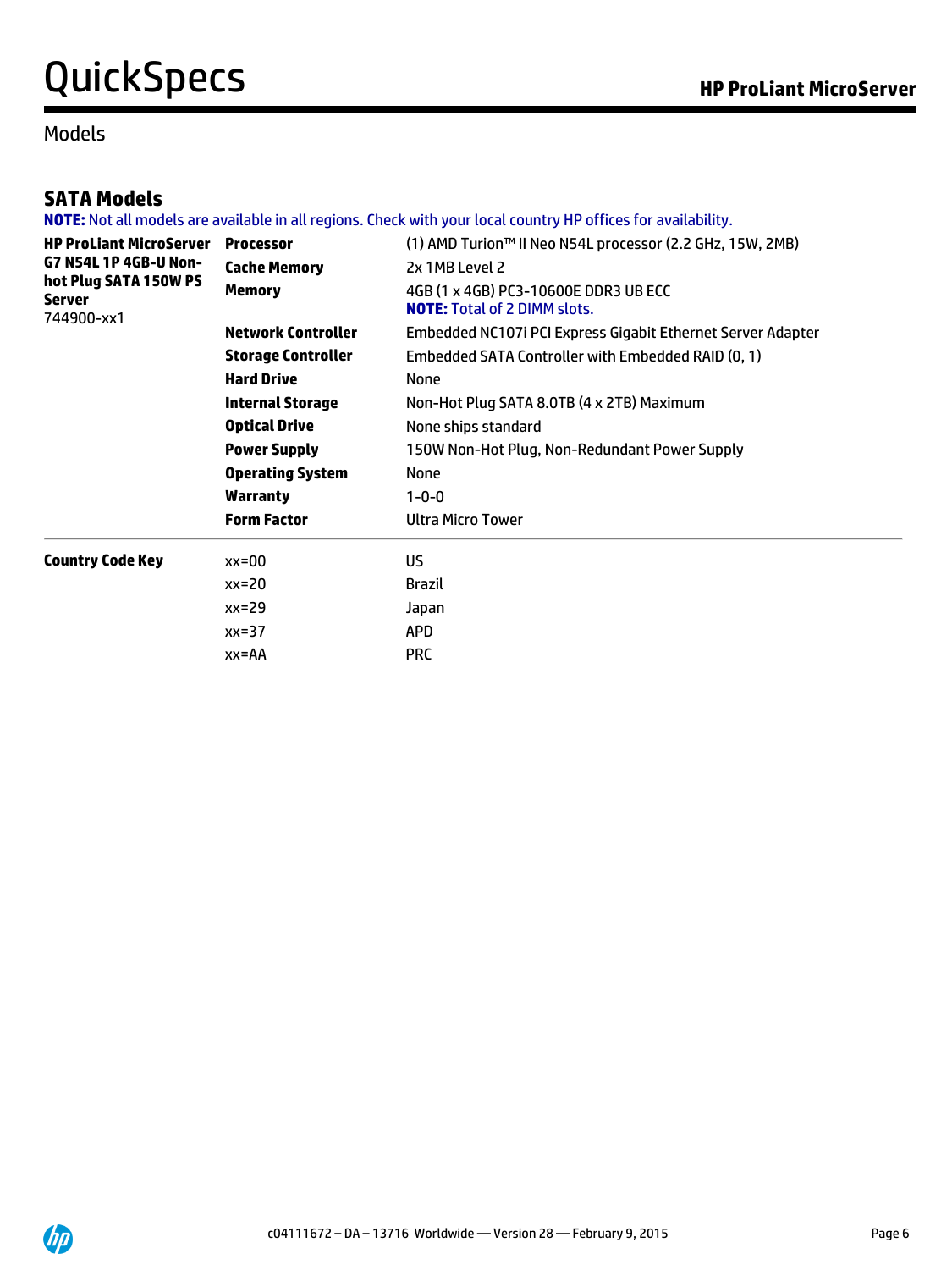### Core Options

| <b>HP Memory</b>         | HP 4GB (1x4GB) Dual Rank x8 PC3-10600 (DDR3-1333) Unbuffered CAS-9 Memory<br>Kit                                                                                                                                                                                                                                                                                                                    | 593923-B21 |
|--------------------------|-----------------------------------------------------------------------------------------------------------------------------------------------------------------------------------------------------------------------------------------------------------------------------------------------------------------------------------------------------------------------------------------------------|------------|
|                          | <b>NOTE:</b> All DDR3 memory option kits consist of one DIMM per kit. For detailed<br>memory configuration rules and guidelines, please use the Online DDR3 Memory<br>Configuration Tool: www.hp.com/go/ddr3memory-configurator.                                                                                                                                                                    |            |
| <b>HP Optical Drives</b> | HP Half-Height SATA DVD RW JackBlack Optical Drive                                                                                                                                                                                                                                                                                                                                                  | 624192-B21 |
|                          | HP Half-Height SATA DVD ROM JackBlack Optical Drive                                                                                                                                                                                                                                                                                                                                                 | 624189-B21 |
| <b>HP Hard Drives</b>    | <b>NOTE:</b> The components of a storage subsystem (e.g. the drive, the HBA/controller,<br>and the server backplane) should operate at the same data transfer rate or the<br>system bandwidth will be negotiated down to an acceptable level for all<br>components.<br>NOTE: Hard drives have either a one year or three year warranty; refer to the specific<br>hard drive QuickSpecs for details. |            |
|                          | SATA Non-Hot Plug LFF (3.5-inch) Midline (MDL) Drives                                                                                                                                                                                                                                                                                                                                               |            |
|                          | HP 2TB 3G SATA 7.2K rpm LFF (3.5-inch) Non-hot Plug Midline 1yr Warranty Hard<br><b>Drive</b>                                                                                                                                                                                                                                                                                                       | 507774-B21 |
|                          | HP 1TB 3G SATA 7.2K rpm LFF (3.5-inch) Non-hot Plug Midline 1yr Warranty Hard<br><b>Drive</b>                                                                                                                                                                                                                                                                                                       | 507772-B21 |
|                          | HP 500GB 3G SATA 7.2K rpm LFF (3.5-inch) Non-hot Plug Midline 1yr Warranty Hard<br><b>Drive</b>                                                                                                                                                                                                                                                                                                     | 458941-B21 |
|                          | <b>NOTE:</b> Please see the QuickSpecs for Technical Specifications and additional<br>information:                                                                                                                                                                                                                                                                                                  |            |
|                          | http://h18000.www1.hp.com/products/quickspecs/13021_div/13021_div.html<br>(Worldwide)                                                                                                                                                                                                                                                                                                               |            |
| <b>HP Networking</b>     | HP NC112T PCI Express Gigabit Server Adapter                                                                                                                                                                                                                                                                                                                                                        | 503746-B21 |
|                          | <b>NOTE:</b> Please see the QuickSpecs for Technical Specifications and additional<br>information: www.hp.com/go/ProLiantNICs                                                                                                                                                                                                                                                                       |            |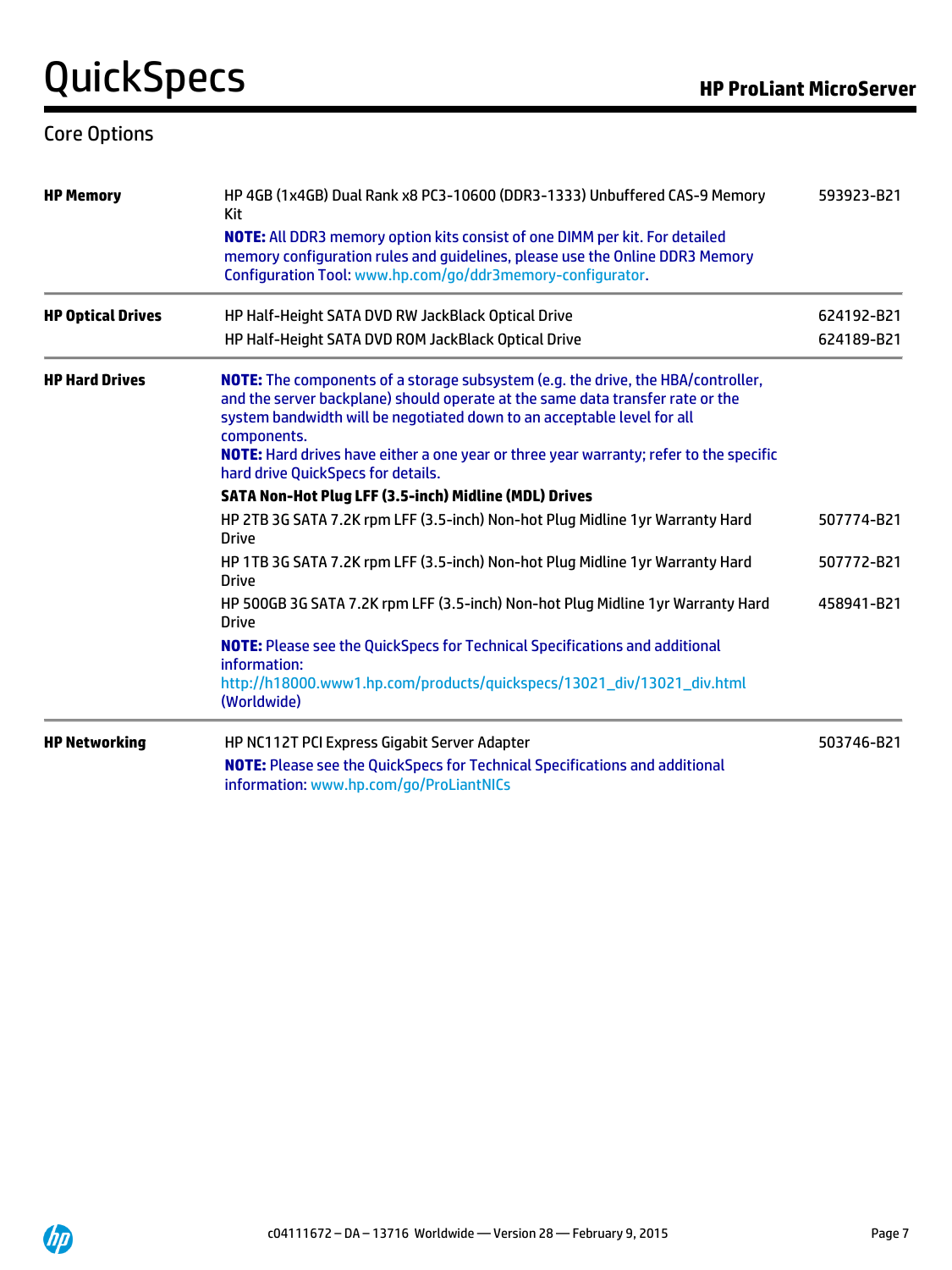# Additional Options

|                                                   | HP Remote Management HP MicroServer Remote Access Card Kit                                                                                                                                                                                                                                                                                                                                                                                                                                                                                                                                                                                                                                                                                                                                                                                                                                                                                                                                                                                                 | 615095-B21                                                                                                                           |
|---------------------------------------------------|------------------------------------------------------------------------------------------------------------------------------------------------------------------------------------------------------------------------------------------------------------------------------------------------------------------------------------------------------------------------------------------------------------------------------------------------------------------------------------------------------------------------------------------------------------------------------------------------------------------------------------------------------------------------------------------------------------------------------------------------------------------------------------------------------------------------------------------------------------------------------------------------------------------------------------------------------------------------------------------------------------------------------------------------------------|--------------------------------------------------------------------------------------------------------------------------------------|
| <b>HP Security</b>                                | <b>HP Trusted Platform Module Option</b><br><b>NOTE:</b> The TPM (Trusted Platform Module) is a microcontroller chip that can<br>securely store artifacts used to authenticate the server platform. These artifacts<br>can include passwords, certificates and encryption keys. Windows® BitLocker™<br>Drive Encryption (BitLocker) is a data protection feature available in Windows<br>Server <sup>®</sup> 2008. BitLocker leverages the enhanced security capabilities of a Trusted<br>Platform Module (TPM) version 1.2. The TPM works with BitLocker to help protect<br>user data and to ensure that a server running Windows Server 2008 has not been<br>tampered with while the system was offline. For more information about TPM,<br>including a white paper, go to: www.hp.com/go/TPM.<br>NOTE: ProLiant OS pre-installed units will come with the partition required for TPM<br>deployment.<br><b>NOTE:</b> The TPM key is unique to every TPM deployed server and must be retained.<br>Misplacing or losing the key could result in data loss. | 488069-B21                                                                                                                           |
| <b>HP Tape Backup</b>                             | <b>NOTE:</b> For the complete range of tape drives, autoloaders, libraries and media see:<br>http://www.hp.com/go/tape. For hardware and software compatibility of HP tape<br>backup products see: http://www.hp.com/storage/SPOCK.                                                                                                                                                                                                                                                                                                                                                                                                                                                                                                                                                                                                                                                                                                                                                                                                                        |                                                                                                                                      |
| <b>HP Disk Backup</b>                             | <b>NOTE:</b> For the complete range of RDX drives and media see:<br>http://www.hp.com/go/rdx. For hardware and software compatibility of HP disk<br>backup products see: http://www.hp.com/storage/SPOCK.<br><b>USB Removable Media RDX Disk Backup Systems</b><br>HP RDX320 USB3.0 Internal Disk Backup System<br>HP RDX320 USB3.0 External Disk Backup System<br>HP RDX500 USB3.0 Internal Disk Backup System<br>HP RDX500 USB3.0 External Disk Backup System<br>HP RDX1000 USB3.0 Internal Disk Backup System<br>HP RDX1000 USB3.0 External Disk Backup System<br><b>HP RDX USB 3.0 Internal Docking Station</b><br>HP RDX USB 3.0 Internal Docking Station<br><b>HP RDX USB 3.0 External Docking Station</b><br>HP RDX USB 3.0 External Docking Station<br><b>NOTE:</b> Please see the QuickSpecs for additional part numbers, Technical<br>Specifications, and additional information:                                                                                                                                                                | <b>B7B62A</b><br><b>B7B63A</b><br><b>B7B64A</b><br><b>B7B66A</b><br><b>B7B67A</b><br><b>B7B69A</b><br><b>C8S06A</b><br><b>C8S07A</b> |
| <b>HP Uninterruptible</b><br><b>Power Systems</b> | http://h18000.www1.hp.com/products/quickspecs/13036_div/13036_div.html<br>(Worldwide)<br><b>HP DirectFlow Three Phase UPS</b><br><b>Power Unit (1U UPS)</b><br>NOTE: #0D1 will appear after the part number on the sales order if HP factory<br>integration is indicated.<br>HP R12000 DirectFlow - 1U Rackmount Uninterruptible Power System<br>HP R12000 DirectFlow - POD 1U Rackmount Uninterruptible Power System<br><b>Input/Output Module Options for 1U UPS</b>                                                                                                                                                                                                                                                                                                                                                                                                                                                                                                                                                                                     | G9Y75A<br><b>AF478A</b>                                                                                                              |
|                                                   | <b>NOTE:</b> Choose one I/O Module per UPS.<br>NOTE: #0D1 will appear after the part number on the sales order if HP factory                                                                                                                                                                                                                                                                                                                                                                                                                                                                                                                                                                                                                                                                                                                                                                                                                                                                                                                               |                                                                                                                                      |

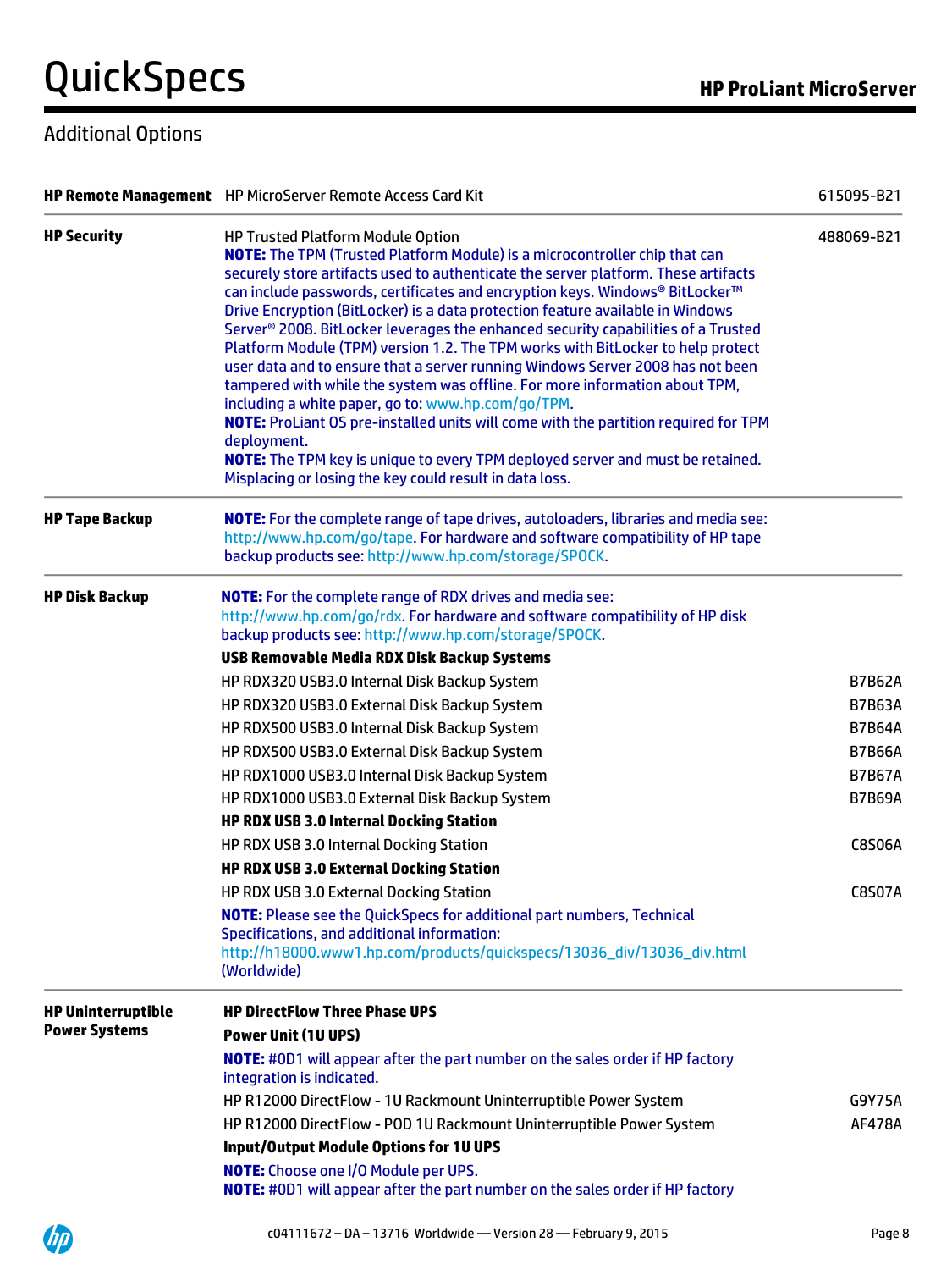## Additional Options

| integration is indicated.                                                                                                                    |               |
|----------------------------------------------------------------------------------------------------------------------------------------------|---------------|
| HP 32A 400-415 Volt Three Phase INTL R12000 DirectFlow UPS IEC309 Input/Output<br>Module                                                     | <b>AF488A</b> |
| HP 30A 400-415 Volt Three Phase NA R10000 DirectFlow UPS IEC309 Input/Output<br>Module                                                       | AF489A        |
| HP 32A 380 Volt Three Phase China R12000 DirectFlow UPS Unterminated<br>Input/Output Module                                                  | <b>AF490A</b> |
| HP 30A 480 Volt Three Phase NA R12000 DirectFlow UPS L22-30 Input/Output<br>Module                                                           | AF491A        |
| HP 30A 480 Volt Three Phase NA R12000 DirectFlow UPS IEC309 Input/Output<br>Module                                                           | <b>AF492A</b> |
| HP 30A 400-415 Volt Three Phase NA R12000 DirectFlow UPS IEC309 Input/Output<br>Module                                                       | G9Y76A        |
| NOTE: All Input/Output Modules support dual output outlets except the AF484A.                                                                |               |
| <b>HP Tower UPS</b>                                                                                                                          |               |
| <b>HP T750 G4 UPS Models</b>                                                                                                                 |               |
| HP T750 G4 NA/JP Uninterruptible Power System                                                                                                | <b>J2P85A</b> |
| HP T750 G4 INTL Uninterruptible Power System                                                                                                 | <b>J2P88A</b> |
| <b>HP T1000 G4 UPS Models</b>                                                                                                                |               |
| HP T1000 G4 NA/JP Uninterruptible Power System                                                                                               | <b>J2P86A</b> |
| HP T1000 G4 INTL Uninterruptible Power System                                                                                                | <b>J2P89A</b> |
| <b>HP T1500 G4 UPS Models</b>                                                                                                                |               |
| HP T1500 G4 NA/JP Uninterruptible Power System                                                                                               | <b>J2P87A</b> |
| HP T1500 G4 INTL Uninterruptible Power System                                                                                                | <b>J2P90A</b> |
| <b>HP Rack/Tower UPS</b>                                                                                                                     |               |
| HP R/T2200 G4 UPS Models                                                                                                                     |               |
| HP R/T2200 G4 NA/JP Uninterruptible Power System                                                                                             | J2R00A        |
| HP R/T3000 G4 UPS Models                                                                                                                     |               |
| HP R/T3000 G4 Low Voltage NA/JP Uninterruptible Power System                                                                                 | <b>J2R01A</b> |
| HP R/T3000 G4 High Voltage NA/JP Uninterruptible Power System                                                                                | J2R02A        |
| HP R/T3000 G4 High Voltage INTL Uninterruptible Power System                                                                                 | J2R04A        |
| HP R1500 G4 Uninterruptible Power Supply (UPS)                                                                                               |               |
| HP R1500 G4 NA Uninterruptible Power System                                                                                                  | J2Q99A        |
| HP R1500 G4 INTL Uninterruptible Power System                                                                                                | J2R03A        |
| HP R1500 G4 JP/TWN Uninterruptible Power System                                                                                              | <b>J2R05A</b> |
| <b>HP Tower - UPS</b>                                                                                                                        |               |
| HP T750 G2 750VA NA Tower Uninterruptible Power System                                                                                       | AF446A        |
| HP T750 G2 750VA INTL Tower Uninterruptible Power System                                                                                     | <b>AF447A</b> |
| HP T750J JP Uninterruptible Power System                                                                                                     | AF456A        |
| <b>NOTE:</b> For additional information please go to:                                                                                        |               |
| http://www.hp.com/go/rackandpower (Worldwide)<br><b>NOTE:</b> Please see QuickSpecs for Technical Specifications and additional information: |               |
| http://h18004.www1.hp.com/products/quickspecs/13160_div/13160_div.html                                                                       |               |
| <b>NOTE:</b> For additional information on sizing your server, please reference:                                                             |               |
| http://www.upssizer.com                                                                                                                      |               |
|                                                                                                                                              |               |

#### **HP Rack Options HP LCD8500 1U Rackmount Console Kit Models**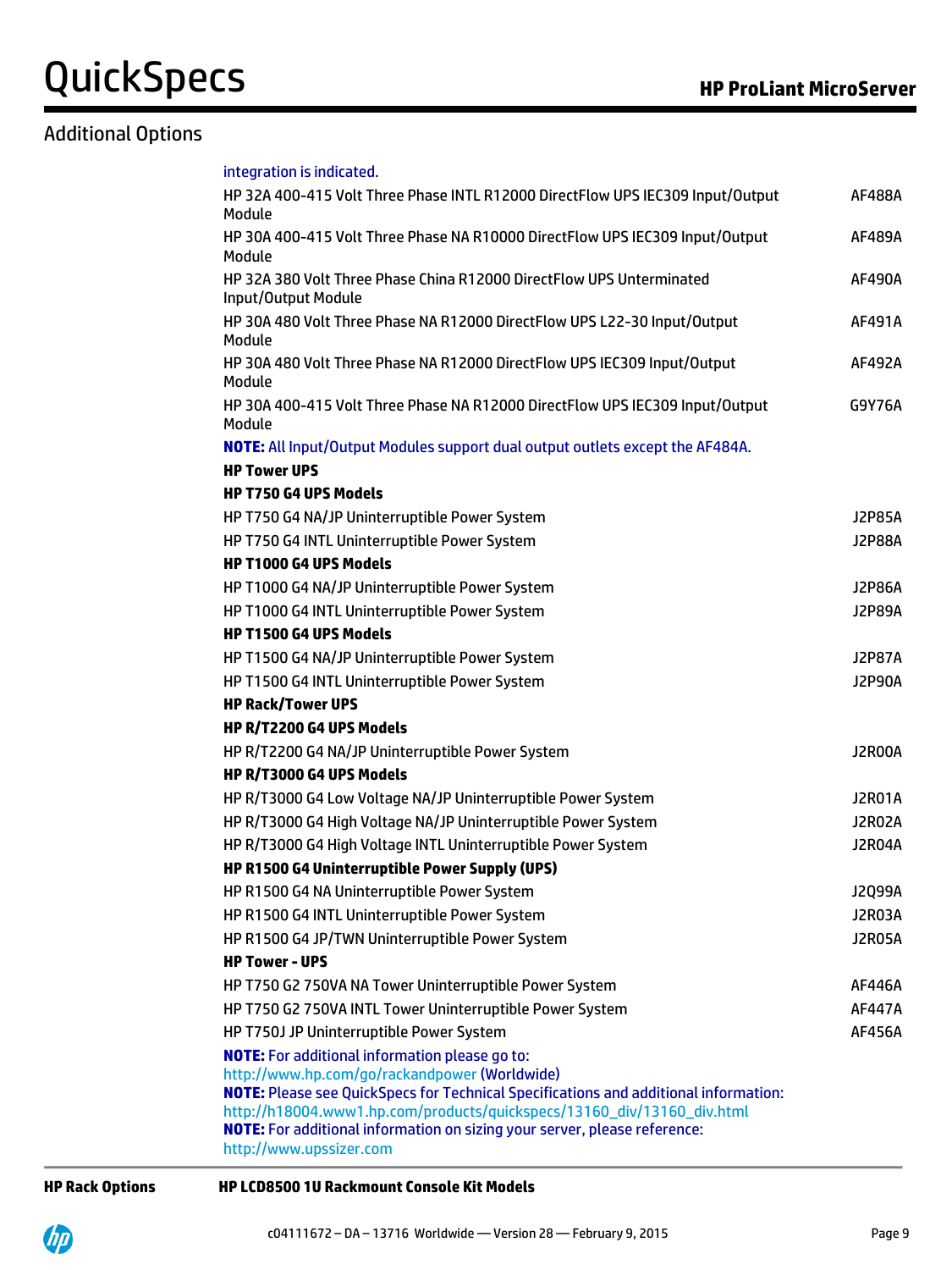## Additional Options

| <b>HP LCD8500 1U US Rackmount Console Kit</b>                                                      | <b>AF630A</b> |
|----------------------------------------------------------------------------------------------------|---------------|
| HP LCD8500 1U UK Rackmount Console Kit                                                             | AF631A        |
| HP LCD8500 1U DE Rackmount Console Kit                                                             | AF632A        |
| HP LCD8500 1U FR Rackmount Console Kit                                                             | AF633A        |
| HP LCD8500 1U JP Rackmount Console Kit                                                             | AF642A        |
| HP LCD8500 1U RU Rackmount Console Kit                                                             | AF643A        |
| HP LCD8500 1U INTL Rackmount Console Kit                                                           | <b>AF644A</b> |
| HP LCD8500 1U US TAA Rackmount Console Kit                                                         | <b>AF645A</b> |
| HP LCD8500 1U Rackmount Console Kit Options                                                        |               |
| HP Kit LCD 1.83m Latch Display Port Cable                                                          | G7T29A        |
| HP Location Discovery Services LCD8500 Kit                                                         | <b>TL052A</b> |
| HP Rack LED Light Kit                                                                              | <b>BW939A</b> |
| <b>HP Server Console Switches</b>                                                                  |               |
| HP 0x1x8 G3 KVM Console Switch                                                                     | <b>AF651A</b> |
| HP 0x2x16 G3 KVM Console Switch                                                                    | <b>AF652A</b> |
| HP TAA 0x2x16 G3 KVM Console Switch                                                                | AF653A        |
| HP USB Remote Access Key for G3 KVM Console Switches                                               | <b>AF650A</b> |
| <b>HP USB Keyboard and Mouse</b>                                                                   |               |
| HP USB BFR with PVC Free AP-Intl Keyboard/Mouse Kit                                                | 672097-373    |
| HP USB BFR with PVC Free CZ Keyboard/Mouse Kit                                                     | 672097-223    |
| HP USB BFR with PVC Free FI Keyboard/Mouse Kit                                                     | 672097-353    |
| HP USB BFR with PVC Free IN Keyboard/Mouse Kit                                                     | 672097-D63    |
| HP USB BFR with PVC Free Intl Keyboard/Mouse Kit                                                   | 672097-B33    |
| HP USB BFR with PVC Free KR Keyboard/Mouse Kit                                                     | 672097-KD3    |
| HP USB BFR with PVC Free PT Keyboard/Mouse Kit                                                     | 672097-133    |
| HP USB BFR with PVC Free SE Keyboard/Mouse Kit                                                     | 672097-103    |
| HP USB BFR with PVC Free CH Keyboard/Mouse Kit                                                     | 672097-113    |
| HP USB BFR with PVC Free TR Keyboard/Mouse Kit                                                     | 672097-143    |
| HP USB BFR with PVC Free US Keyboard/Mouse Kit                                                     | 631341-B21    |
| HP USB BFR with PVC Free UK Keyboard/Mouse Kit                                                     | 631344-B21    |
| HP USB BFR with PVC Free FR Keyboard/Mouse Kit                                                     | 631346-B21    |
| HP USB BFR with PVC Free ES Keyboard/Mouse Kit                                                     | 631348-B21    |
| HP USB BFR with PVC Free DE Keyboard/Mouse Kit                                                     | 631358-B21    |
| HP USB BFR with PVC Free JP Keyboard/Mouse Kit                                                     | 631360-B21    |
| HP USB BFR with PVC Free IT Keyboard/Mouse Kit                                                     | 631362-B21    |
| HP USB BFR with PVC Free CN Keyboard/Mouse Kit                                                     | 631364-B21    |
| HP USB BFR with PVC Free AE Keyboard/Mouse Kit                                                     | 638212-B21    |
| HP USB BFR with PVC Free RU Keyboard/Mouse Kit                                                     | 638214-B21    |
| <b>NOTE:</b> Please see the QuickSpecs for Technical Specifications and additional<br>information: |               |
| http://h18000.www1.hp.com/products/quickspecs/13972_div/13972_div.html<br>(Worldwide)              |               |
|                                                                                                    |               |

#### **HP USB and SD options Other USB and SD Options**

HP USB Standard Keyboard DT528A ABA discussed by the USB Standard Keyboard DT528A#ABA

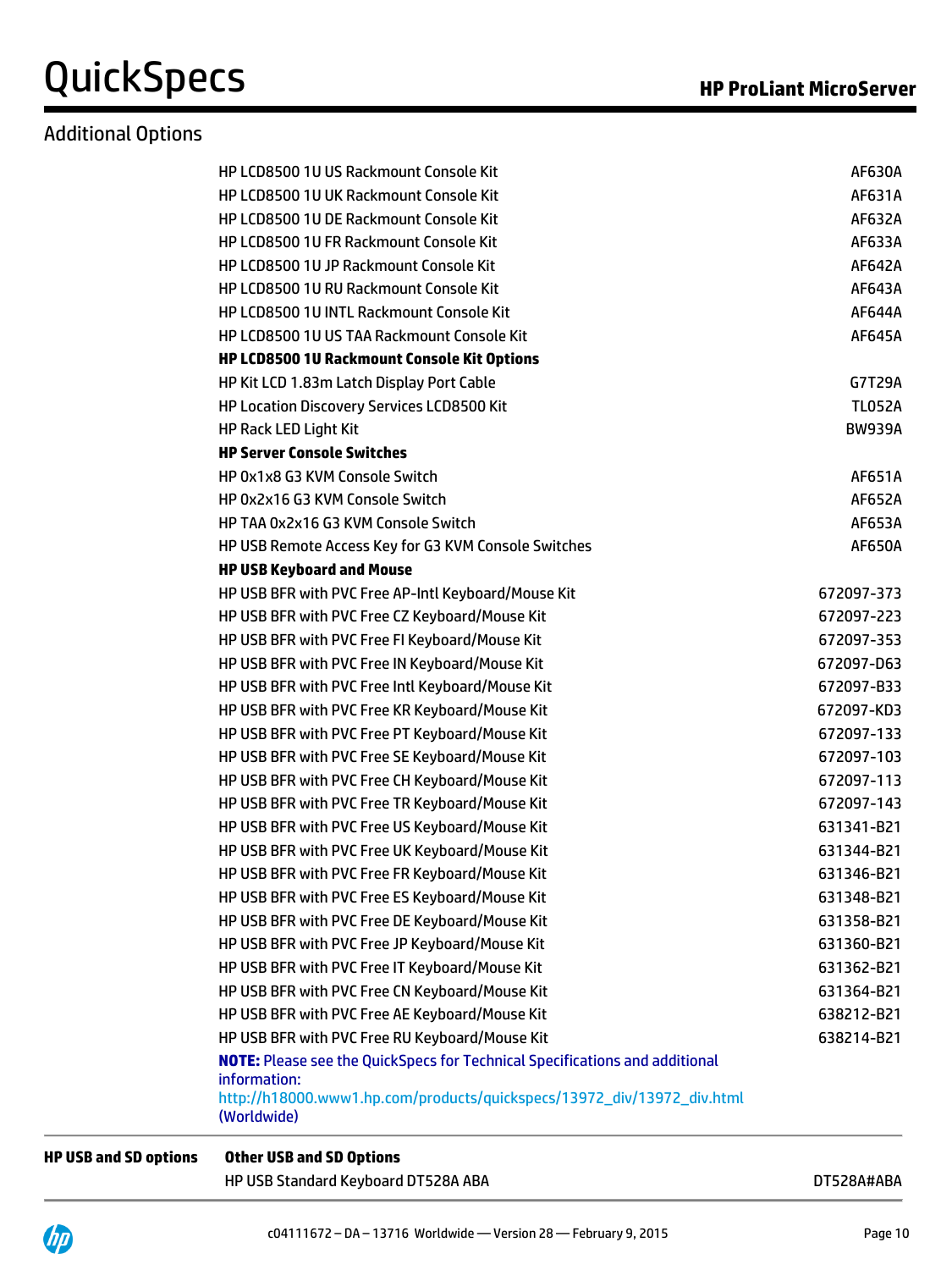### Additional Options

### **HP Care Pack Services Foundation Care**

| HP 3 year Next business day Microserver Foundation Care Service                                                           | U2EF7E        |
|---------------------------------------------------------------------------------------------------------------------------|---------------|
| HP 3 year Next business day with Defective Media Retention MicroserverFoundation<br><b>Care Service</b>                   | U2EF8E        |
| HP 3 year Next business day with Comprehensive Defective Material Retention<br><b>Microserver Foundation Care Service</b> | U2EF9E        |
| HP 3 year 24x7 Microserver Foundation Care Service                                                                        | U2EG0E        |
| HP 3 year 24x7 with Defective Media Retention Microserver Foundation Care Service                                         | U2EG1E        |
| HP 3 year 24x7 with Comprehensive Defective Material Retention Microserver<br><b>Foundation Care Service</b>              | U2EG2E        |
| HP 3 year Call to Repair Microserver Foundation Care Service                                                              | U2EG3E        |
| HP 3 year Call to Repair with Defective Media Retention Microserver Foundation Care<br><b>Service</b>                     | U2EG4E        |
| HP 3 year CTR with Comprehensive Defective Material Retention Microserver<br><b>Foundation Care Service</b>               | U2EG5E        |
| HP 4 year Next business day Microserver Foundation Care Service                                                           | U2EG6E        |
| HP 4 year Next business day with Defective Media Retention Microserver Foundation<br><b>Care Service</b>                  | U2EG7E        |
| HP 4 year Next business day wComprehensive Defective Material Retention<br><b>Microserver Foundation Care SVC</b>         | U2EG8E        |
| HP 4 year 24x7 Microserver Foundation Care Service                                                                        | U2EG9E        |
| HP 4 year 24x7 with Defective Media Retention Microserver Foundation Care Service                                         | U2EH0E        |
| HP 4 year 24x7 with Comprehensive Defective Material Retention Microserver<br><b>Foundation Care Service</b>              | U2EH1E        |
| HP 5 year Next business day Microserver Foundation Care Service                                                           | U2EH2E        |
| HP 5 year Next business day with Defective Media Retention MicroserverFoundation<br><b>Care Service</b>                   | U2EH3E        |
| HP 5 year Next business day Comprehensive Defective Material Retention<br><b>Microserver Foundation Care SVC</b>          | U2EH4E        |
| HP 5 year 24x7 Microserver Foundation Care Service                                                                        | U2EH5E        |
| HP 5 year 24x7 with Defective Media Retention Microserver Foundation Care Service                                         | U2EH6E        |
| HP 5 year 24x7 with Comprehensive Defective Material Retention Microserver<br><b>Foundation Care Service</b>              | U2EH7E        |
| <b>Installation Services</b>                                                                                              |               |
| NOTE: Reduce the time required to get your system up and running and help<br>minimize disruptions to your business.       |               |
| <b>HP Install ProLiant MicroServer Service</b>                                                                            | <b>UR508E</b> |
| <b>NOTE:</b> For more information, customer/resellers can contact:<br>http://www.hp.com/services/carepack.                |               |
|                                                                                                                           |               |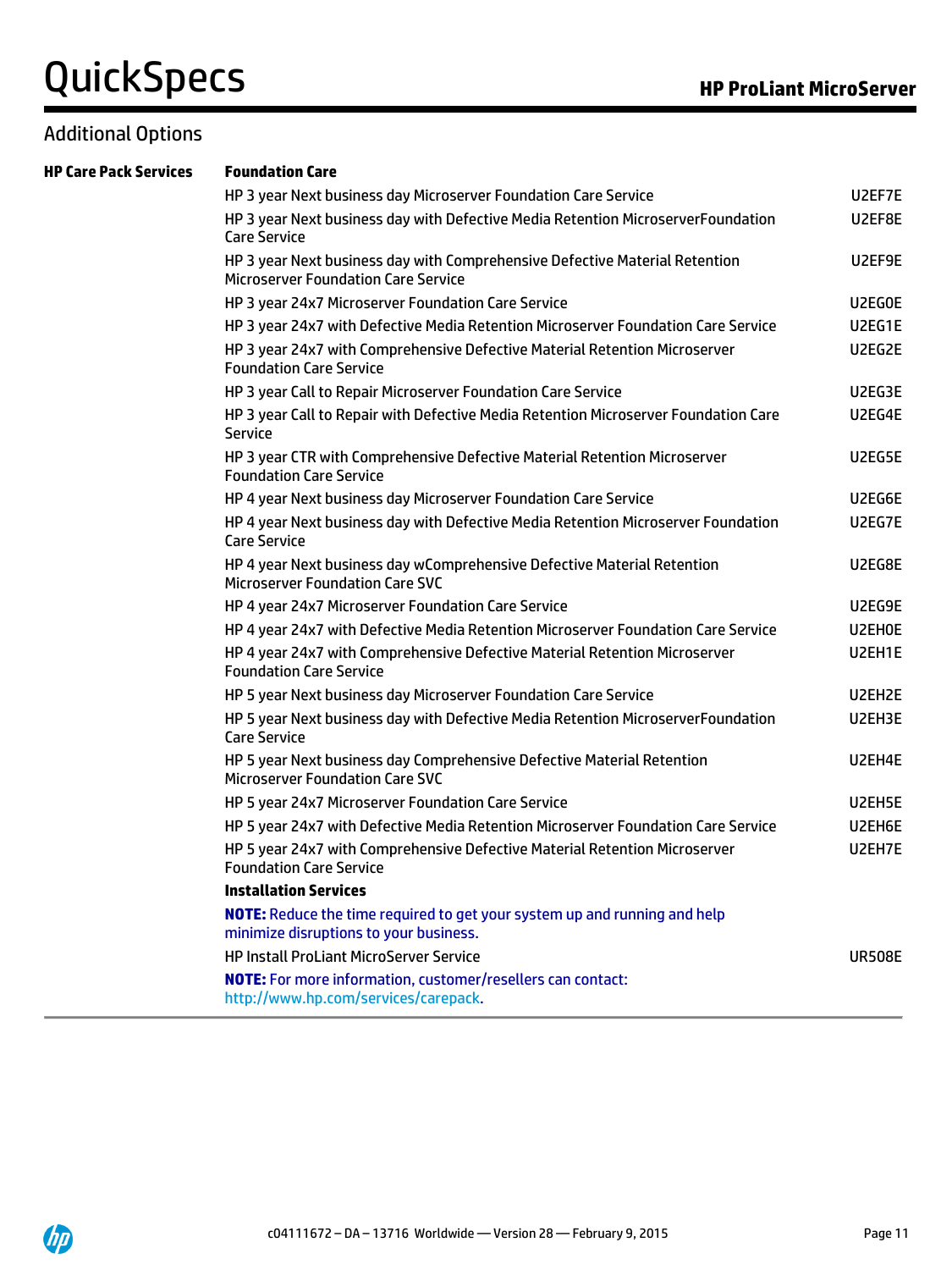593923-B21

#### Memory

#### **HP ProLiant Micro Server**

#### **Standard Memory**

4GB (1x4GB) of PC3-10600E DDR3 UDIMM Memory kit installed

#### **Standard Memory Replaced with Optional Memory**

Up to 8GB of memory is available with the optional installation of 1 x 4 GB PC3-10600E DDR3 UDIMM Memory kits. **NOTE:** The below chart does not represent all possible memory configurations.

|                 | <b>Memory</b> |      | <b>Slot</b>  |
|-----------------|---------------|------|--------------|
|                 |               | 1 A  | 2B           |
| <b>Optional</b> | 1 GB          | 1 GB | <b>Empty</b> |
| <b>Optional</b> | 2 GB          | 1 GB | 1 GB         |
| <b>Standard</b> | 4 GB          | 4 GB | <b>Empty</b> |
| <b>Maximum</b>  | 8 GB          | 4 GB | 4 GB         |

#### **Following are memory options available from HP:**

**HP Memory** HP 4GB (1x4GB) Dual Rank x8 PC3-10600 (DDR3-1333) Unbuffered CAS-9 Memory

Kit

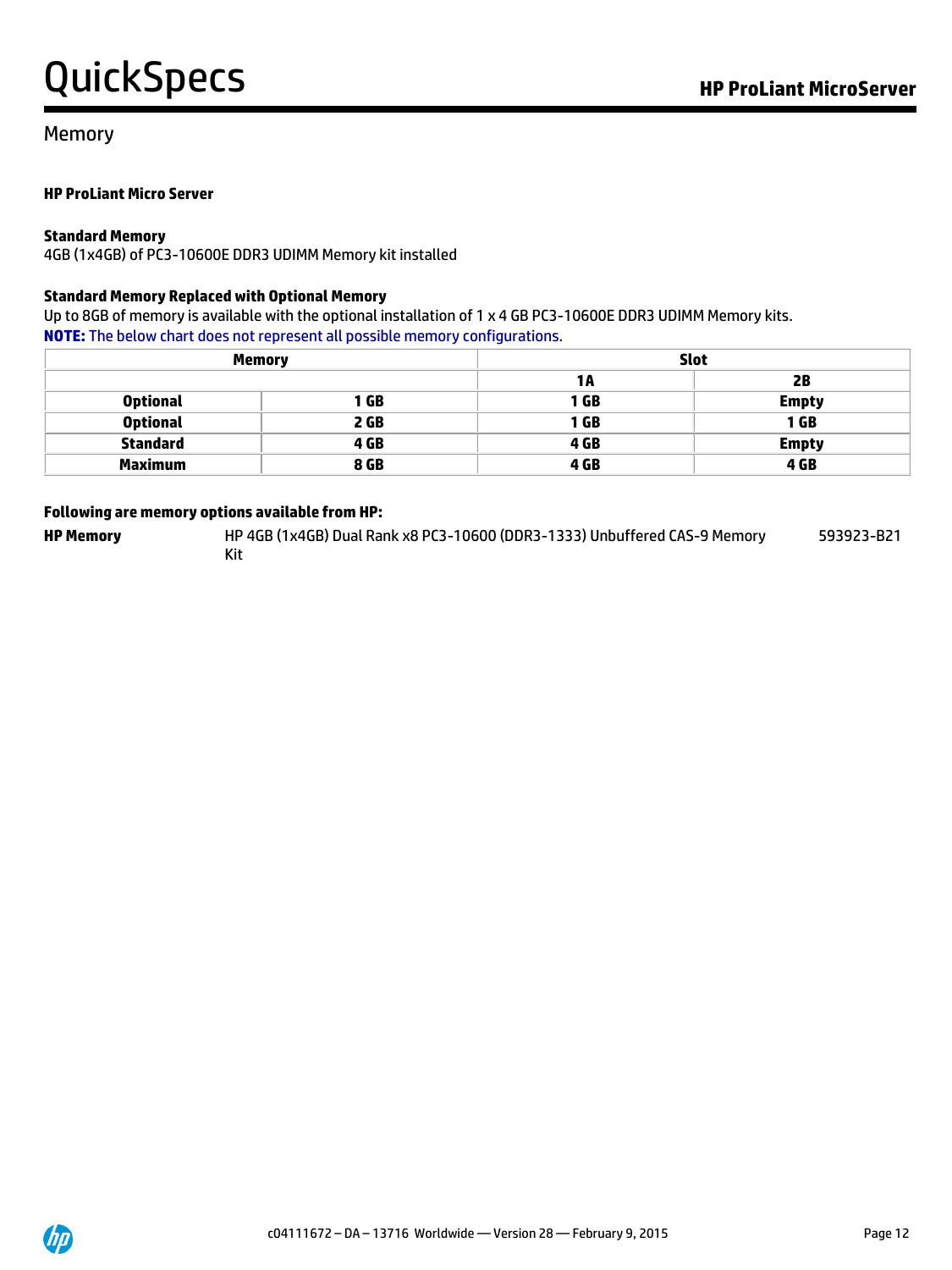### **Storage**

|            | <b>Optical Drive Bay</b>         |
|------------|----------------------------------|
| 2, 3, 4, 5 | Four (4) Non-Hot Plug Drive Bays |



### **Drive Support**

|                                                 | Quantity<br><b>Supported</b> | <b>Position</b><br><b>Supported</b> | <b>Controller</b>      |
|-------------------------------------------------|------------------------------|-------------------------------------|------------------------|
| <b>Removable Media</b>                          |                              |                                     |                        |
| <b>DVD-RW JackBlack Optical</b><br><b>Drive</b> |                              |                                     | <b>Integrated SATA</b> |
| DVD ROM JackBlack<br><b>Optical Drive</b>       |                              |                                     | <b>Integrated SATA</b> |

#### **Hard Drives (SATA Models only)**

**NOTE:** The components of a storage subsystem (e.g. the drive, the HBA/controller, and the server backplane) should operate at the same data transfer rate or the system bandwidth will be negotiated down to an acceptable level for all components. **NOTE:** Hard drives have either a one year or three year warranty; refer to the specific hard drive QuickSpecs for details.

#### **SATA Non-Hot Plug LFF (3.5-inch) Midline (MDL) Drives**

|           |         | <b>Controller</b>                                       |
|-----------|---------|---------------------------------------------------------|
| Up to $4$ | $2 - 5$ | SATA controller with Embedded RAID on Motherboard (0,1) |
|           |         |                                                         |
|           |         | 8.0TB (4 x 2TB)<br><b>SATA</b>                          |

#### **Tape Drives and Disk-Based Backup**

**NOTE:** For the complete range of tape drives, autoloaders, libraries and media, including the internal fitting models, see: [http://www.hp.com/go/tape.](http://www.hp.com/go/tape) For the complete range of D2D Backup Systems see[: http://www.hp.com/go/d2d.](http://www.hp.com/go/d2d) For the complete range of RDX drives and media see[: http://www.hp.com/go/rdx.](http://www.hp.com/go/rdx) For hardware and software compatibility of HP disk and tape backup products see[: http://www.hp.com/storage/SPOCK.](http://www.hp.com/storage/SPOCK)

| <b>Position</b> | <b>Recommended Controller</b> |  |
|-----------------|-------------------------------|--|
|                 |                               |  |

**Part Number** 

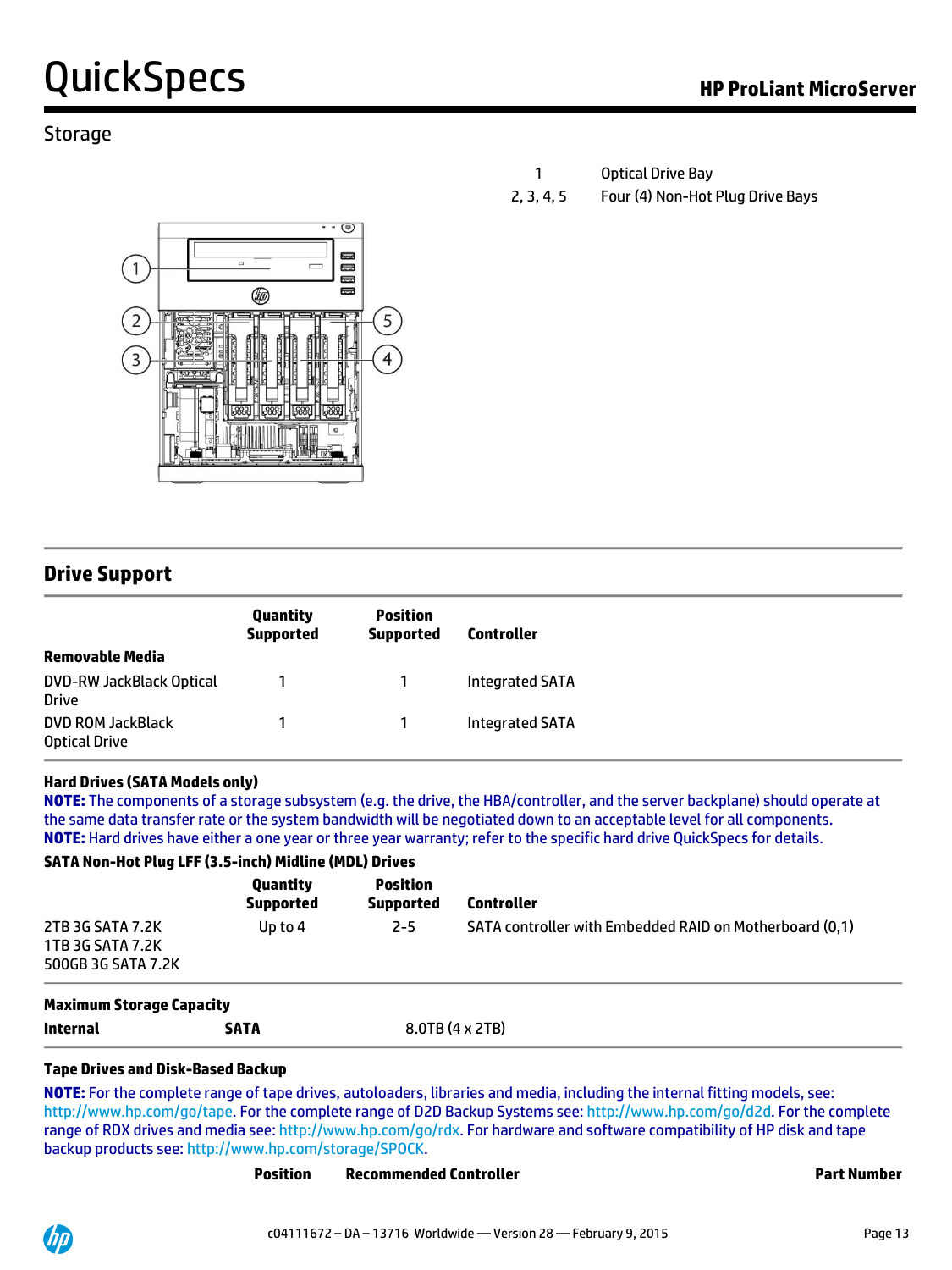#### **Storage**

**HP USB RDX Removable Disk Backup System** RDX160 RDX320 Internal or External

USB 2.0 port N/A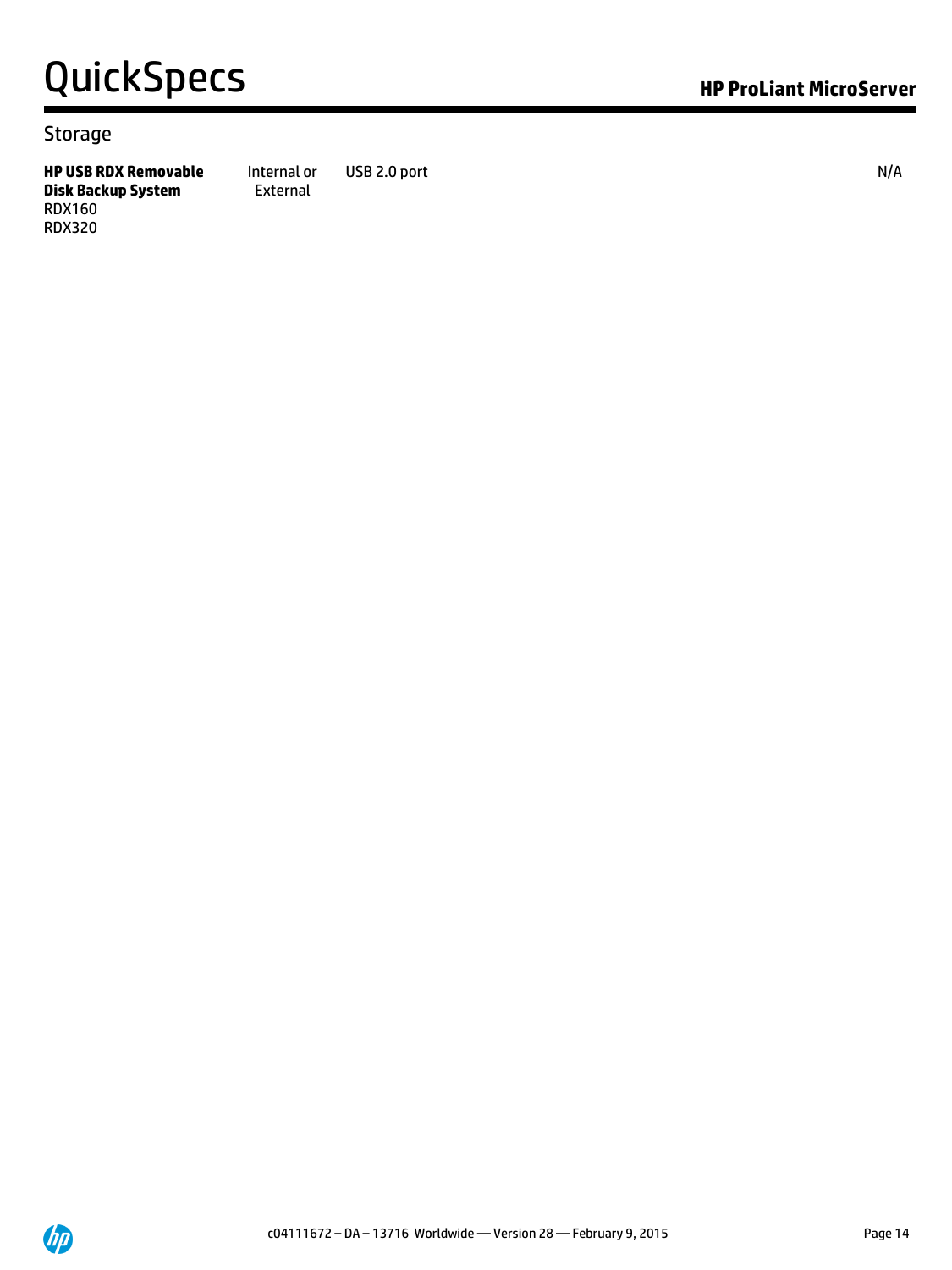## Power Specifications

| <b>Part Number</b>                            | 630295-001                               |                                                                              |     |     |                                                                                          |     |
|-----------------------------------------------|------------------------------------------|------------------------------------------------------------------------------|-----|-----|------------------------------------------------------------------------------------------|-----|
| <b>Operational Input Voltage Range (Vrms)</b> | 100 to 127 and 200 to 240 V auto ranging |                                                                              |     |     |                                                                                          |     |
| <b>Frequency Range (Nominal) (Hz)</b>         | 50 to 60 Hz                              |                                                                              |     |     |                                                                                          |     |
| Nominal Input Voltage (Vrms)                  | 100                                      | 115                                                                          | 208 | 220 | 230                                                                                      | 240 |
| Max Rated Output Wattage Rating               | 150                                      | 150                                                                          | 150 | 150 | 150                                                                                      | 150 |
| Nominal Input Current (A rms)                 | N/A                                      | 3.5                                                                          | N/A | 2   | 2                                                                                        | N/A |
| Max Rated Input Wattage Rating (Watts)        | 191.4                                    | N/A                                                                          | N/A | N/A | 184.9                                                                                    | N/A |
| Max. Rated VA (Volt-Amp)                      | N/A                                      | N/A                                                                          | N/A | N/A | N/A                                                                                      | N/A |
| Efficiency (%)                                | 70%                                      | 70%                                                                          | N/A | N/A | 70%                                                                                      | N/A |
| <b>Power Factor</b>                           | N/A                                      | 0.9                                                                          | N/A | N/A | 0.9                                                                                      | N/A |
| Leakage Current (mA)                          | N/A                                      | 3.5                                                                          | N/A | N/A | 3.5                                                                                      | N/A |
| Maximum Inrush Current (A peak)               | N/A                                      | <b>No</b><br>component<br>was damaged<br>and input<br>fuse shall not<br>blow | N/A | N/A | <b>No</b><br>component<br>was damaqed $\parallel$<br>and input<br>fuse shall not<br>blow | N/A |
| Maximum Inrush Current duration (mS)          | N/A                                      | N/A                                                                          | N/A | N/A | N/A                                                                                      | N/A |

To review typical system power ratings use the Active Answers HP Power Advisor which is available via the online tool located at URL[: http://www.hp.com/go/hppoweradvisor](http://www.hp.com/go/hppoweradvisor)

To drill down to calculators:

- Click on: "ProLiant Servers"
- Click on the Server of interest
- Click on: "Power Calculator" link. (You may need to scroll down to see it)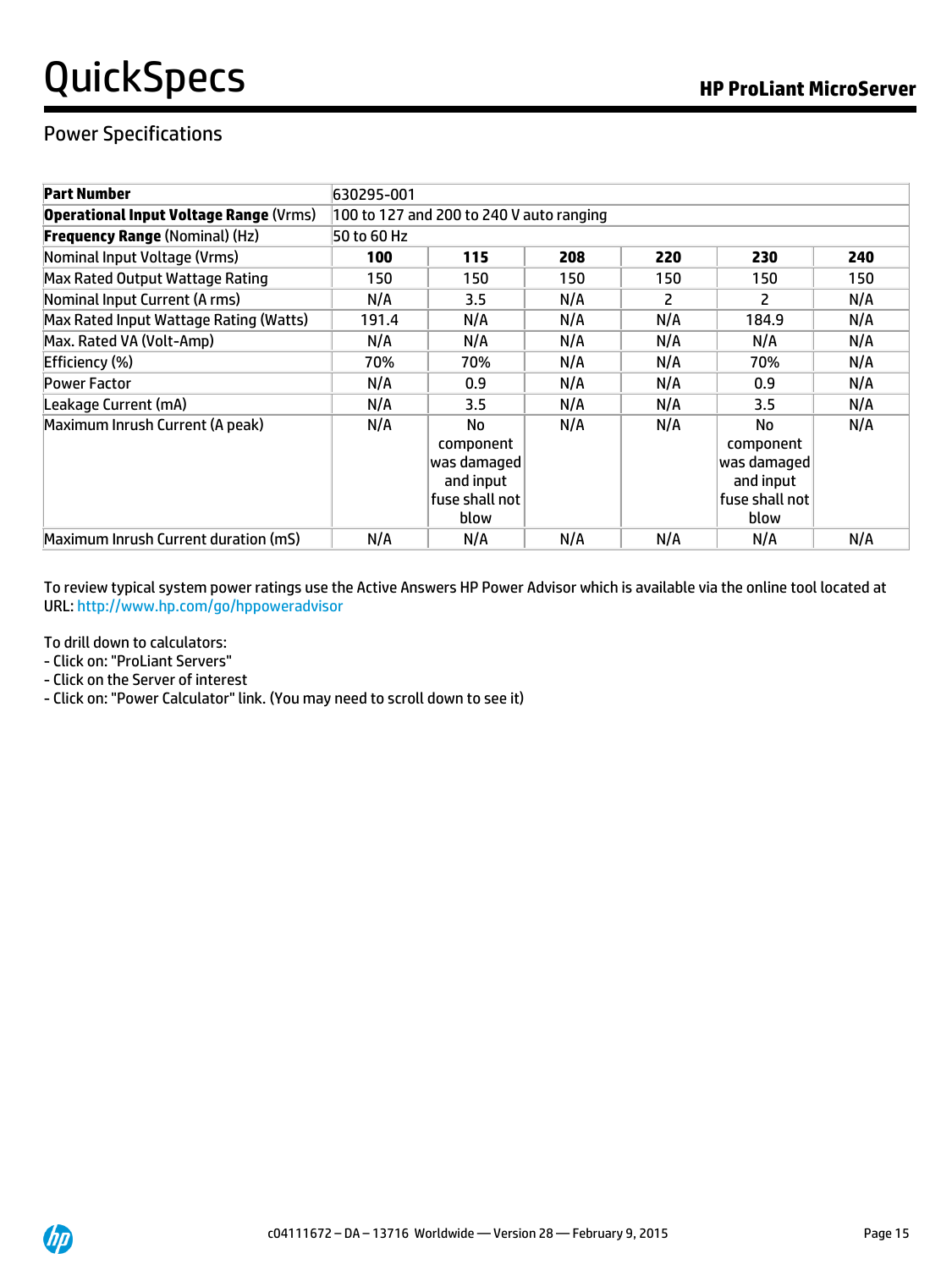# System Specifications

|                                                          | Power**                                                             |
|----------------------------------------------------------|---------------------------------------------------------------------|
| <b>HP ProLiant MicroServer Fully Configured</b>          | (see**)                                                             |
| Fully Loaded System output Wattage (W)                   | 72.3 W                                                              |
| Fully Loaded System Input Current (A rms)                | 0.63A@115V; 0.35A@230V                                              |
| Fully Loaded System Thermal (BTU-Hr)                     | 115v@247.055; 230v@274.505                                          |
| <b>Fully Loaded System VA (Volt-Amp)</b>                 | 115v@72.45; 230v@80.5                                               |
| System Leakage with all power supplies loaded (mA)       | 0.91                                                                |
| System Inrush Current with all power supplies loaded (A) | No component damaged                                                |
| Power cord requirements                                  | Nema 5-15P to IEC320-C13                                            |
|                                                          | IEC320-C13 to IEC320-C14                                            |
|                                                          | ** Power shown is for a fully configured system consisting of $(1)$ |
|                                                          | CPU, (2) double-sided DIMMs, (4) HDDs, (1) DVD-ROM, (1) PCIe        |
|                                                          | X16 card & (1) PCIe X1 card and (1) power supply.                   |

| <b>Power Cords</b>   | <b>Power Cord Part Number</b> |
|----------------------|-------------------------------|
| <b>Country</b>       |                               |
| Australia            | 100661-001                    |
| Brazil               | 438723-001                    |
| Euro                 | 100614-009                    |
| France               | 100614-009                    |
| Germany              | 100614-009                    |
| India                | 397138-002                    |
| Japan                | 139867-005                    |
| <b>PRC</b>           | 286496-001                    |
| Philippines/Thailand | 285052-003                    |
| Taiwan               | 393312-001                    |
| UK                   | 100613-008                    |
| US                   | 121565-001                    |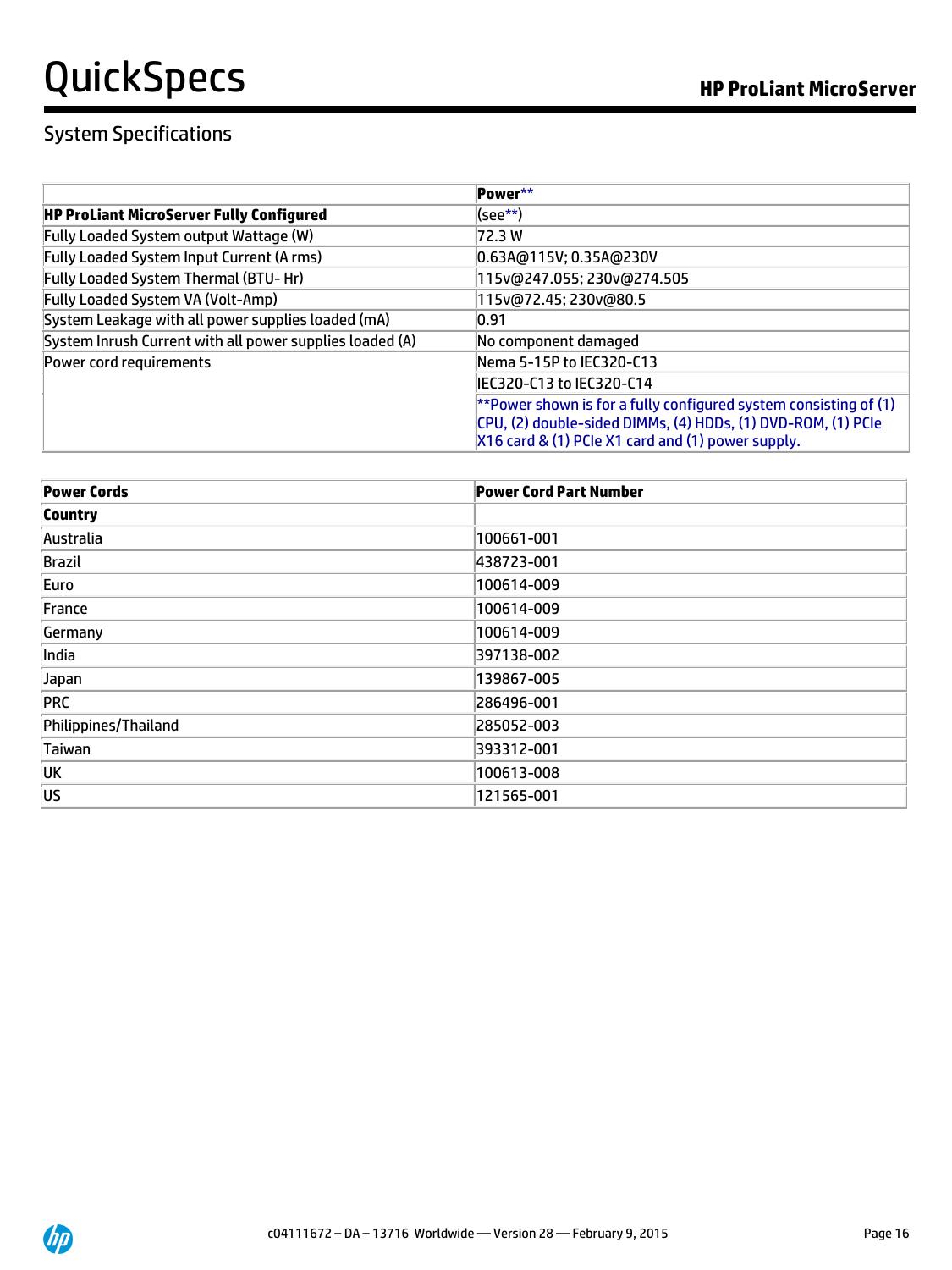# Technical Specifications

| <b>System Unit</b> | <b>Dimensions (HxWxD)</b><br>(with feet)         | 10.5 x 8.3 x 10.2 in (26.7x 21.0 x 26.0 cm)                                                                                                                   |                                                                                                                                                                                                                                                                                                                                                                                                                                                 |  |  |  |
|--------------------|--------------------------------------------------|---------------------------------------------------------------------------------------------------------------------------------------------------------------|-------------------------------------------------------------------------------------------------------------------------------------------------------------------------------------------------------------------------------------------------------------------------------------------------------------------------------------------------------------------------------------------------------------------------------------------------|--|--|--|
|                    | <b>Weight (approximate)</b>                      | Maximum<br>(all hard drives, power<br>supplies, and processors<br>installed)                                                                                  | 21.16 lb (9.6 kg)                                                                                                                                                                                                                                                                                                                                                                                                                               |  |  |  |
|                    |                                                  | Minimum<br>(one hard drive, power<br>supply, and processor<br>installed)                                                                                      | 13.18 lb (5.98 kg)                                                                                                                                                                                                                                                                                                                                                                                                                              |  |  |  |
|                    | <b>Input Requirements</b><br>(per power supply)  | Rated Line Voltage                                                                                                                                            | 100 -- 127 VAC,<br>200 - 240 VAC                                                                                                                                                                                                                                                                                                                                                                                                                |  |  |  |
|                    |                                                  | Rated Input Current                                                                                                                                           | 3.5 A (at 110 VAC),<br>2 A (at 200 VAC)                                                                                                                                                                                                                                                                                                                                                                                                         |  |  |  |
|                    |                                                  | Rated Input Frequency                                                                                                                                         | 47 to 63 Hz                                                                                                                                                                                                                                                                                                                                                                                                                                     |  |  |  |
|                    |                                                  | Rated Input Power                                                                                                                                             | 191.4 W (at 100 VAC),<br>184.9 W (at 200 VAC)                                                                                                                                                                                                                                                                                                                                                                                                   |  |  |  |
|                    | <b>BTU Rating</b>                                | Maximum                                                                                                                                                       | 247.055 BTU/hr (at 100 VAC),<br>274.505 BTU/hr (at 200 VAC)                                                                                                                                                                                                                                                                                                                                                                                     |  |  |  |
|                    | <b>Power Specifications</b>                      | To review typical system power ratings use the Power Advisor which is<br>available via the online tool located at URL:<br>http://www.hp.com/go/hppoweradvisor |                                                                                                                                                                                                                                                                                                                                                                                                                                                 |  |  |  |
|                    | <b>Power Supply Output</b><br>(per power supply) | Rated Steady-State Power 150 W (at 100 VAC),                                                                                                                  | 150 W (at 200 VAC)                                                                                                                                                                                                                                                                                                                                                                                                                              |  |  |  |
|                    |                                                  | <b>Maximum Peak Power</b>                                                                                                                                     | 200 W (at 100 VAC),<br>200 W (at 200 VAC                                                                                                                                                                                                                                                                                                                                                                                                        |  |  |  |
|                    | <b>System Inlet</b><br><b>Temperature</b>        | Operating                                                                                                                                                     | 10° to 35°C (50° to 95°F) at sea level with an<br>altitude derating of 1.0°C per every 305 m<br>(1.8°F per every 1000 ft) above sea level to a<br>maximum of 3050 m (10,000 ft), no direct<br>sustained sunlight. Maximum rate of change is<br>10°C/hr (18°F/hr). The upper limit may be<br>limited by the type and number of options<br>installed.<br>System performance may be reduced if<br>operating with a fan fault or above 35°C (95°F). |  |  |  |
|                    |                                                  | Non-operating                                                                                                                                                 | 10 to 90% relative humidity (Rh), 28°C<br>5 to 95% relative humidity (Rh), 38.7°C                                                                                                                                                                                                                                                                                                                                                               |  |  |  |
|                    | <b>Altitude</b>                                  | <b>Operating</b>                                                                                                                                              | 3050 m (10,000 ft). This value may be limited<br>by the type and number of options installed.<br>Maximum allowable altitude change rate is 457<br>m/min (1500 ft/min).                                                                                                                                                                                                                                                                          |  |  |  |
|                    |                                                  | Non-operating                                                                                                                                                 | 9144 m (30,000 ft). Maximum allowable<br>altitude change rate is 457 m/min (1500<br>ft/min).                                                                                                                                                                                                                                                                                                                                                    |  |  |  |
|                    | <b>Acoustic Noise</b>                            | Idle                                                                                                                                                          |                                                                                                                                                                                                                                                                                                                                                                                                                                                 |  |  |  |
|                    | (Fully Loaded)                                   | L WAd                                                                                                                                                         | <b>3.9 BELS</b>                                                                                                                                                                                                                                                                                                                                                                                                                                 |  |  |  |
|                    |                                                  | L pAm                                                                                                                                                         | 22.3 dBA                                                                                                                                                                                                                                                                                                                                                                                                                                        |  |  |  |
|                    |                                                  | Operating                                                                                                                                                     |                                                                                                                                                                                                                                                                                                                                                                                                                                                 |  |  |  |
|                    |                                                  | L WAd                                                                                                                                                         | <b>4.1 BELS</b>                                                                                                                                                                                                                                                                                                                                                                                                                                 |  |  |  |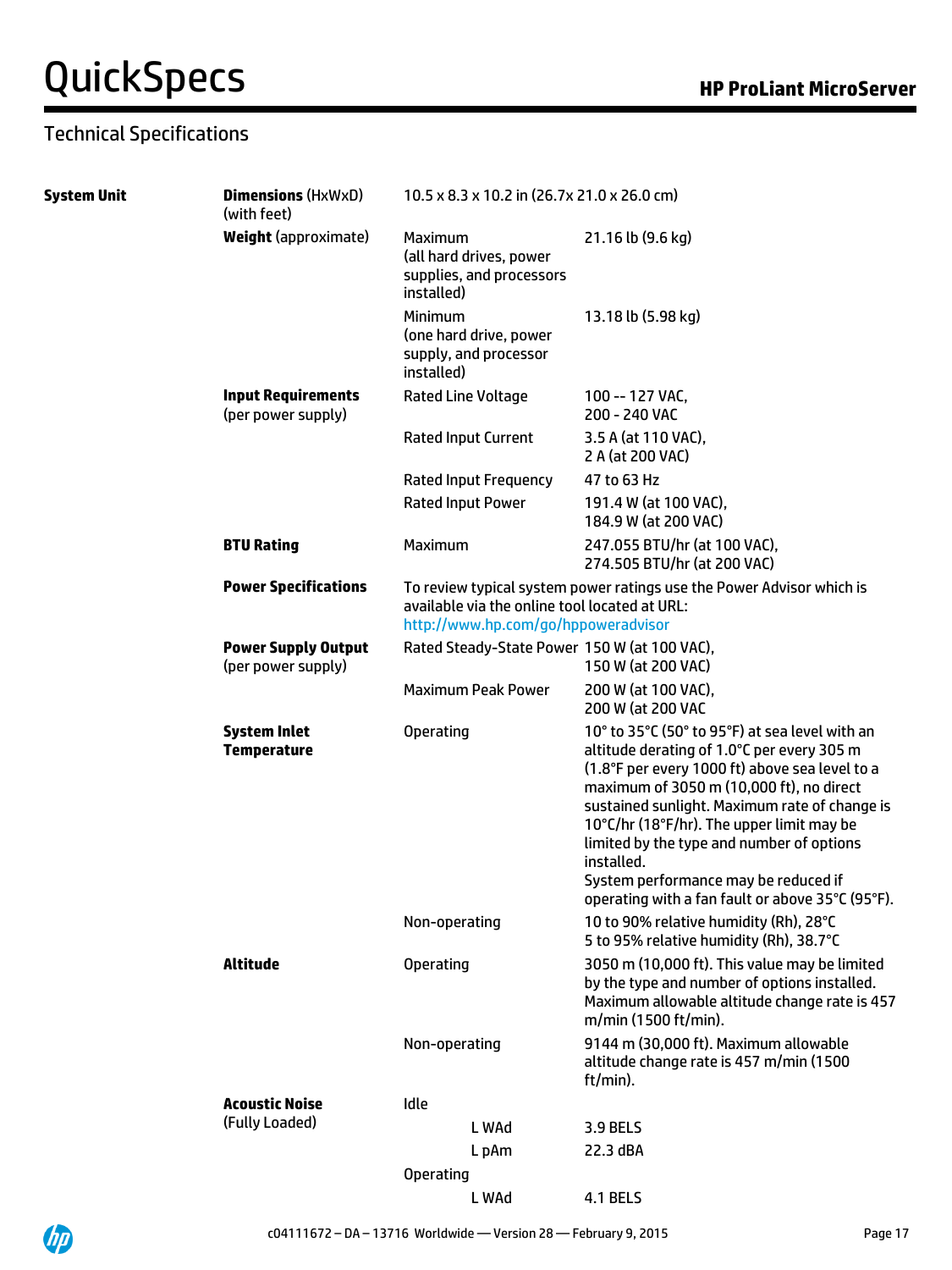# Technical Specifications

|                                                             |                                                 | L pAm                                       | 24.4 dBA                                                                                                                                                                                                                                                                                                                                                           |  |  |  |
|-------------------------------------------------------------|-------------------------------------------------|---------------------------------------------|--------------------------------------------------------------------------------------------------------------------------------------------------------------------------------------------------------------------------------------------------------------------------------------------------------------------------------------------------------------------|--|--|--|
|                                                             | <b>Acoustic Noise</b>                           | Idle                                        |                                                                                                                                                                                                                                                                                                                                                                    |  |  |  |
|                                                             | (Lightly Loaded)                                | L WAd                                       | <b>3.7 BELS</b>                                                                                                                                                                                                                                                                                                                                                    |  |  |  |
|                                                             |                                                 | L pAm                                       | 21.3 dBA                                                                                                                                                                                                                                                                                                                                                           |  |  |  |
|                                                             |                                                 | <b>Operating</b>                            |                                                                                                                                                                                                                                                                                                                                                                    |  |  |  |
|                                                             |                                                 | L WAd                                       | 3.8 BELS                                                                                                                                                                                                                                                                                                                                                           |  |  |  |
|                                                             |                                                 | L pAm                                       | 22.0 dBA                                                                                                                                                                                                                                                                                                                                                           |  |  |  |
|                                                             | <b>Emissions Classification</b>                 | <b>FCC Rating</b>                           | Class B                                                                                                                                                                                                                                                                                                                                                            |  |  |  |
|                                                             | (EMC)                                           | <b>Normative Standards</b>                  | CISPR 22; EN55022; EN55024; FCC CFR 47, Pt<br>15; ICES-003; CNS13438; GB9254; K22;K24; EN<br>61000-3-2; EN 61000-3-3; EN 60950-1; IEC<br>60950-1                                                                                                                                                                                                                   |  |  |  |
|                                                             |                                                 | statements.                                 | <b>NOTE:</b> Product conformance to cited product specifications is based on<br>sample (type) testing, evaluation, or assessment. This product or family of<br>products is eligible to bear the appropriate compliance logos and                                                                                                                                   |  |  |  |
| <b>Embedded SATA</b>                                        | <b>SATA Protocol</b>                            | <b>SATA 2, 3Gb/s</b>                        |                                                                                                                                                                                                                                                                                                                                                                    |  |  |  |
| controller                                                  | <b>SATA Ports</b>                               | 5 internal                                  |                                                                                                                                                                                                                                                                                                                                                                    |  |  |  |
|                                                             | Port transfer rate                              | 3Gb/s total                                 |                                                                                                                                                                                                                                                                                                                                                                    |  |  |  |
|                                                             | <b>Maximum Capacity</b>                         | up to 8.0TB (4 x 2TB non-hot plug SATA HDD) |                                                                                                                                                                                                                                                                                                                                                                    |  |  |  |
|                                                             | <b>RAID Levels Supported</b>                    | RAID 1 (Mirroring)<br>RAID 0 (Striping)     |                                                                                                                                                                                                                                                                                                                                                                    |  |  |  |
|                                                             | <b>Logical RAID Volumes</b><br><b>Supported</b> | located in the MicroServer User Guide       | <b>NOTE:</b> On SATA models with embedded RAID, setup instructions are                                                                                                                                                                                                                                                                                             |  |  |  |
| <b>Embedded NC107i PCIe</b>                                 | <b>Network Interface</b>                        | 10Base-T/100Base-TX/1000Base-TX             |                                                                                                                                                                                                                                                                                                                                                                    |  |  |  |
| <b>Gigabit Server Adapter</b>                               | <b>Compatibility</b>                            | IEEE 802.3 10Base-T                         |                                                                                                                                                                                                                                                                                                                                                                    |  |  |  |
|                                                             |                                                 | IEEE 802.3ab 1000Base-T                     |                                                                                                                                                                                                                                                                                                                                                                    |  |  |  |
|                                                             |                                                 | IEEE 802.3u 100Base-TX                      |                                                                                                                                                                                                                                                                                                                                                                    |  |  |  |
|                                                             | <b>Data Transfer Method</b>                     |                                             | Single lane (x1), 100MHz PCI Express Reference Clock                                                                                                                                                                                                                                                                                                               |  |  |  |
|                                                             | <b>Controller</b>                               | <b>BCM5723</b>                              |                                                                                                                                                                                                                                                                                                                                                                    |  |  |  |
|                                                             | <b>Network Transfer Rate</b>                    | 10Base-T (Half-Duplex)                      | $10$ Mb/s                                                                                                                                                                                                                                                                                                                                                          |  |  |  |
|                                                             |                                                 | 10Base-T (Full-Duplex)                      | $20$ Mb/s                                                                                                                                                                                                                                                                                                                                                          |  |  |  |
|                                                             |                                                 | 100Base-TX (Half-Duplex) 100 Mb/s           |                                                                                                                                                                                                                                                                                                                                                                    |  |  |  |
|                                                             |                                                 | 100Base-TX (Full-Duplex)                    | 200 Mb/s                                                                                                                                                                                                                                                                                                                                                           |  |  |  |
|                                                             |                                                 | 1000Base-TX (Half and<br>Full-Duplex)       | 2000Mb/s                                                                                                                                                                                                                                                                                                                                                           |  |  |  |
|                                                             | <b>Connector</b>                                | RJ-45 connector                             |                                                                                                                                                                                                                                                                                                                                                                    |  |  |  |
|                                                             | <b>Cable Support</b>                            | 10Base-T                                    | Categories 3, 4 or 5 UTP; up to 328 ft (100 m)                                                                                                                                                                                                                                                                                                                     |  |  |  |
|                                                             |                                                 | 10/100/1000Base-TX                          | Category 5 UTP; up to 328 ft (100 m)                                                                                                                                                                                                                                                                                                                               |  |  |  |
| <b>Environment-friendly</b><br><b>Products and Approach</b> | <b>End-of-life Management</b><br>and Recycling  | disposed of in a responsible manner.        | Hewlett-Packard offers end-of-life HP product return, trade-in, and<br>recycling programs in many geographic areas. For trade-in information,<br>please go to: http://www.hp.com/go/green. To recycle your product,<br>please go to: http://www.hp.com/go/green or contact your nearest HP<br>sales office. Products returned to HP will be recycled, recovered or |  |  |  |

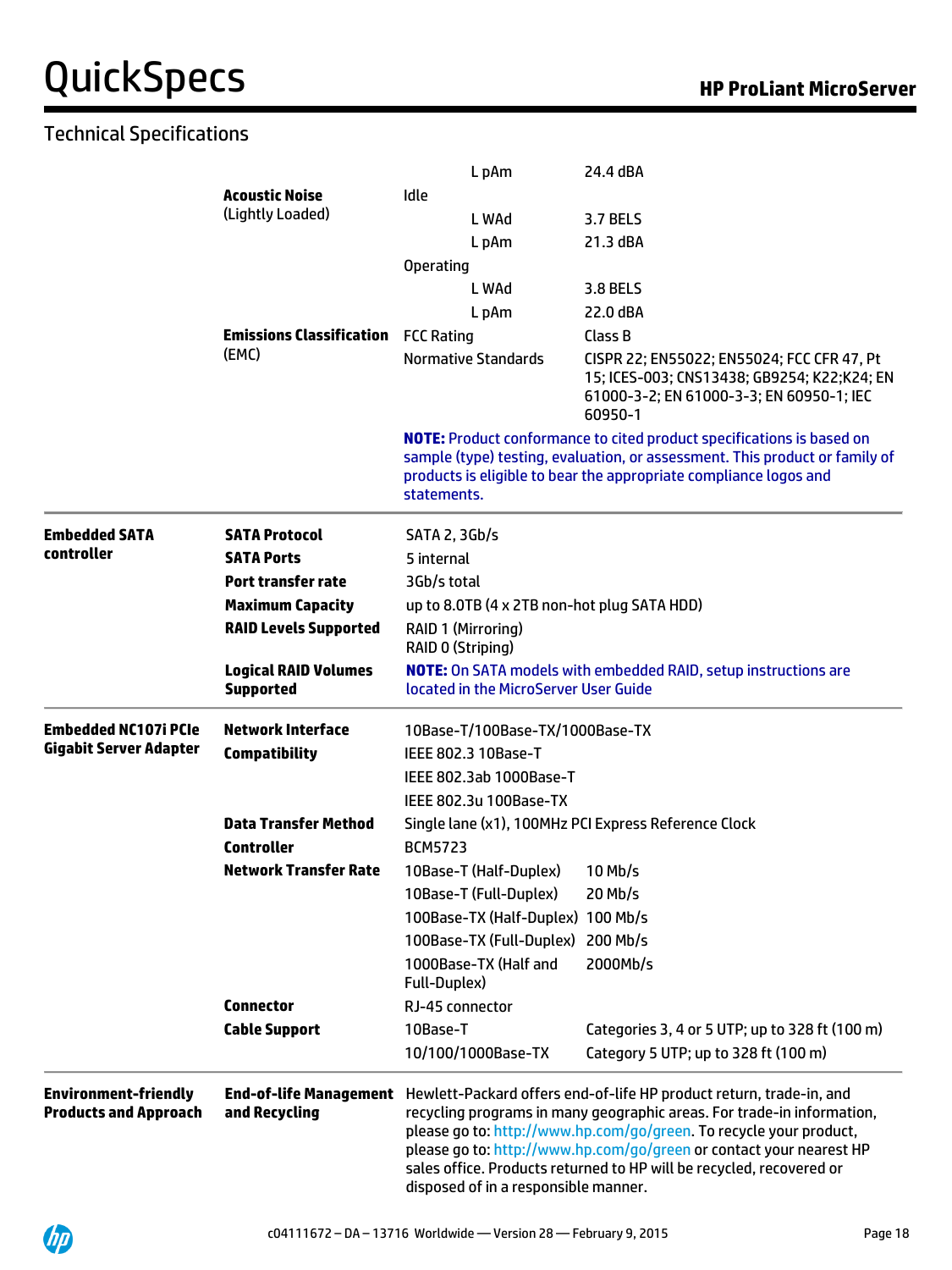# Technical Specifications

The EU WEEE directive (2002/95/EC) requires manufacturers to provide treatment information for each product type for use by treatment facilities. This information (product disassembly instructions) is posted on the Hewlett Packard web site at[: http://www.hp.com/go/green.](http://www.hp.com/go/green) These instructions may be used by recyclers and other WEEE treatment facilities as well as HP OEM customers who integrate and re-sell HP equipment.

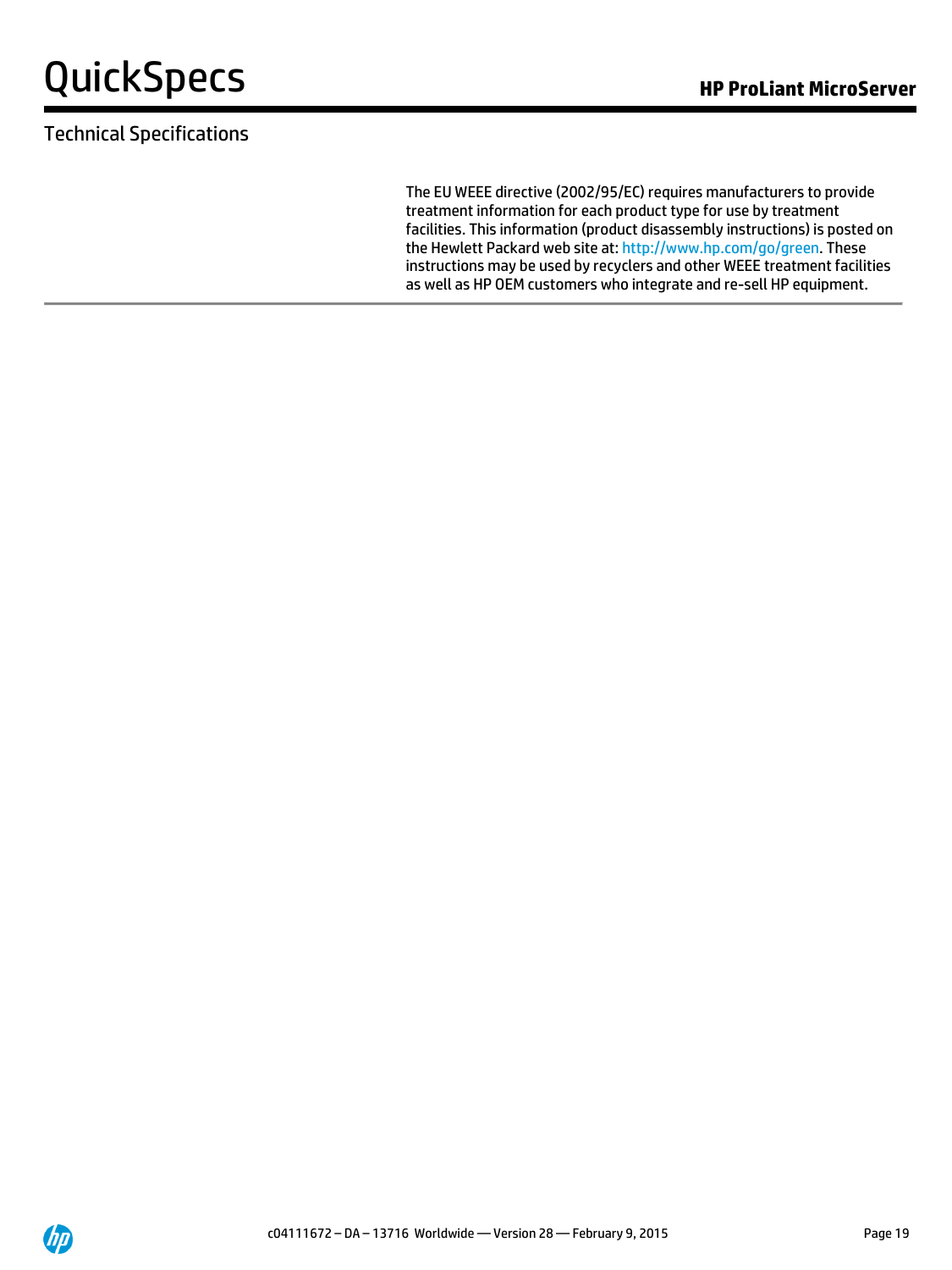## Summary of Changes

| <b>Date</b>                | <b>Version History</b>                      | <b>Action</b>      | <b>Description of Change</b>                                                                                      |
|----------------------------|---------------------------------------------|--------------------|-------------------------------------------------------------------------------------------------------------------|
| 09-Feb-2015                | From Version 27 to 28                       | Added              | New Hard Drives, DirectFlow UPS, Rack and Tower G4 Models,                                                        |
|                            |                                             |                    | LCD8500 1U Rackmount Models and Options were added to                                                             |
|                            |                                             |                    | the Additional Options section.                                                                                   |
|                            |                                             | Changed            | HP Uninterruptible Power Systems, HP Rack Options, and HP                                                         |
|                            |                                             |                    | Care Pack Services in Additional Options section were revised.                                                    |
| 01-Dec-2014                | From Version 26 to 27                       | Removed            | Support services were removed from HP Care Pack Services.                                                         |
| 01-Nov-2014                | From Version 25 to 26                       | Changed            | Service and Support section was revised.                                                                          |
| 08-Jul-2014                | From Version 24 to 25                       | Removed            | Europe Country Code Key was removed from SATA Models.                                                             |
|                            |                                             |                    | HP Wireless 802.11 b/g/n PCIe Card was removed from HP                                                            |
| 18-Apr-2014                | From Version 23 to 24                       | Changed            | <b>Unique Options in Core Options.</b><br>Service and Support, Recommended Services, and Optional                 |
|                            |                                             |                    | Services were revised.                                                                                            |
| 31-Mar-2014                | From Version 22 to 23                       | Removed            | HP ProLiant MicroServer G7 N54L 1P 4GB-U Non-hot Plug SATA                                                        |
|                            |                                             |                    | 150W PS Server and HP ProLiant MicroServer G7 N54L 1P 2GB-                                                        |
|                            |                                             |                    | U Non-hot Plug SATA 250GB 150W PS Server were removed                                                             |
|                            |                                             |                    | from Models                                                                                                       |
|                            |                                             |                    | HP 1GB Single Rank x8 PC3-10600 (DDR3-1333) Unbuffered                                                            |
|                            |                                             |                    | CAS-9 Memory Kit was removed from Memory                                                                          |
| 09-Dec-2013                | From Version 21 to 22                       | Changed            | HP ProLiant MicroServer G7 N54L 1P 48GB-U Non-Hot Plug                                                            |
|                            |                                             |                    | SATA 150W PS Server was added                                                                                     |
|                            |                                             |                    | HP 2GB Dual Rank Unbuffered Memory Kit was removed from                                                           |
|                            |                                             |                    | Memory                                                                                                            |
|                            |                                             |                    | HP Half-Height SATA DVD-ROM Optical Drive was removed                                                             |
|                            |                                             |                    | from Optical Drives                                                                                               |
|                            |                                             |                    | SATA Non-Hot Plug LFF Entry Drives was removed from Hard                                                          |
|                            |                                             |                    | <b>Drives</b>                                                                                                     |
|                            |                                             |                    | HP Disk Backup was revised in Additional Options                                                                  |
| 04-Dec-2012                | From Version 20 to 21                       | Changed            | Changes were made throughout the QuickSpecs.                                                                      |
| 31-Aug-2012                | From Version 19 to 20                       | Changed            | Changes were made in Models, Core Options and Additional                                                          |
| 20-Jul-2012                | From Version 18 to 19                       |                    | Options sections.                                                                                                 |
| 25-May-2012                | From Version 17 to 18                       | Changed<br>Removed | Changes were made in Models and Core options sections.<br>Removed Model number 633724-xx1.                        |
| 26-Mar-2012                | From Version 16 to 17                       | Removed            | Security - TPM was removed from Standard Features                                                                 |
|                            |                                             |                    | HP 160GB 3G SATA 7.2K rpm LFF Non-hot Plug Entry Hard                                                             |
|                            |                                             |                    | <b>Drive</b>                                                                                                      |
|                            |                                             |                    | HP Backup and Recovery Software was removed from                                                                  |
|                            |                                             |                    | <b>Additional Options</b>                                                                                         |
|                            |                                             |                    | HP DAT 40 USB Internal Tape Drive was removed from HP Tape                                                        |
|                            |                                             |                    | <b>Backup</b>                                                                                                     |
| 27-Jan-2012                | From Version 15 to 16                       | Changed            | Corrected a part number in the Models sections.                                                                   |
| 14-Sep-2011                | From Version 14 to 15                       | Changed            | Recommended and Optional HP Care Pack Services and HP                                                             |
|                            |                                             |                    | Tape Backup were revised.                                                                                         |
| 09-Sep-2011                | From Version 13 to 14                       | Changed            | Minor change made in the What's New section.                                                                      |
| 01-Sep-2011                | From Version 12 to 13                       | Changed            | Changes made in the At A Glance, Standard Features and                                                            |
|                            |                                             |                    | Models sections.                                                                                                  |
| 30-Aug-2011                | From Version 11 to 12                       | Changed            | <b>Operating Systems was modified</b>                                                                             |
|                            |                                             |                    | HP Optical Drives, HP Uninterruptible Power Systems, HP USB                                                       |
|                            |                                             |                    | and SD Options and HP Care Pack Services product descriptions                                                     |
|                            |                                             |                    | were revised                                                                                                      |
|                            |                                             |                    | What's New was added to the Overview                                                                              |
|                            |                                             |                    | AMD Turion II Processor Model was added to Processors                                                             |
| 23-Jun-2011                | From Version 10 to 11                       | Changed            | Link was corrected in Service and Support.                                                                        |
| 23-Mar-2011<br>24-Jan-2011 | From Version 9 to 10<br>From Version 8 to 9 | Changed            | Changes made to the Overview and Storage sections only.<br>Corrected the callout numbering for the Storage image. |
|                            |                                             | Changed            |                                                                                                                   |